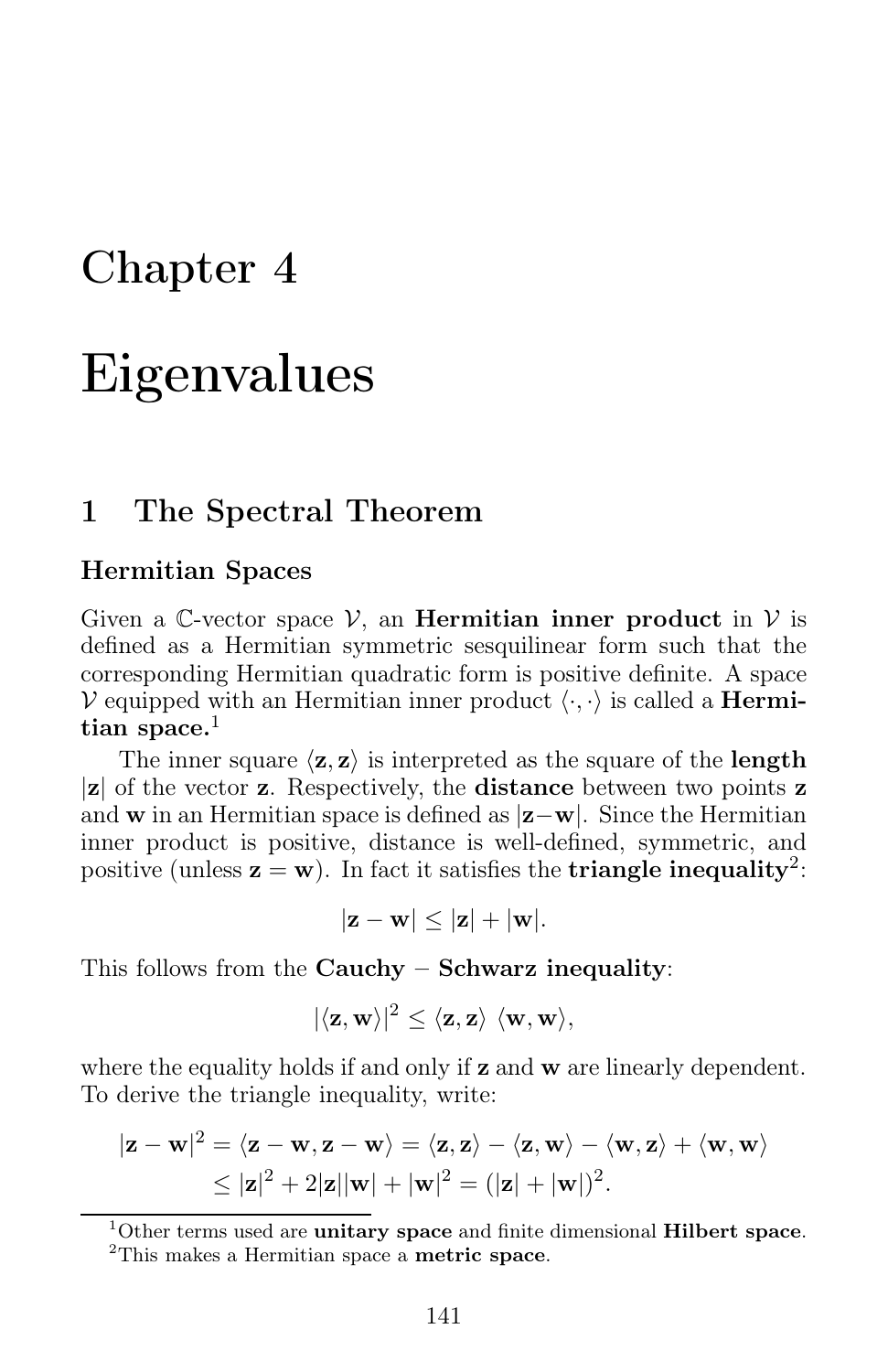To prove the Cauchy–Schwarz inequality, note that it suffices to consider the case  $|\mathbf{w}| = 1$ . Indeed, when  $\mathbf{w} = \mathbf{0}$ , both sides vanish, and when  $w \neq 0$ , both sides scale the same way when w is normalized to the unit length. So, assuming  $|\mathbf{w}| = 1$ , we put  $\lambda := \langle \mathbf{w}, \mathbf{z} \rangle$  and consider the **projection**  $\lambda$ **w** of the vector **z** to the line spanned by w. The difference  $\mathbf{z} - \lambda \mathbf{w}$  is **orthogonal** to w:  $\langle \mathbf{w}, \mathbf{z} - \lambda \mathbf{w} \rangle =$  $\langle \mathbf{w}, \mathbf{z} \rangle - \lambda \langle \mathbf{w}, \mathbf{w} \rangle = 0$ . From positivity of inner squares, we have:

$$
0 \leq \langle \mathbf{z} - \lambda \mathbf{w}, \mathbf{z} - \lambda \mathbf{w} \rangle = \langle \mathbf{z}, \mathbf{z} - \lambda \mathbf{w} \rangle = \langle \mathbf{z}, \mathbf{z} \rangle - \lambda \langle \mathbf{z}, \mathbf{w} \rangle.
$$

Since  $\langle z, w \rangle = \overline{\langle w, z \rangle} = \overline{\lambda}$ , we conclude that  $|z|^2 \ge |\langle z, w \rangle|^2$  as required. Notice that the equality holds true only when  $z = \lambda w$ .

All Hermitian spaces of the same dimension are isometric (or Hermitian isomorphic), i.e. isomorphic through isomorphisms respecting Hermitian inner products. Namely, as it follows from the Inertia Theorem for Hermitian forms, every Hermitian space has an **orthonormal basis**, i.e. a basis  $\mathbf{e}_1, \dots, \mathbf{e}_n$  such that  $\langle \mathbf{e}_i, \mathbf{e}_j \rangle =$ 0 for  $i \neq j$  and  $= 1$  for  $i = j$ . In the coordinate system corresponding to an orthonormal basis, the Hermitian inner product takes on the standard form:

$$
\langle \mathbf{z}, \mathbf{w} \rangle = \bar{z}_1 w_1 + \cdots + \bar{z}_n w_n.
$$

An orthonormal basis is not unique. Moreover, as it follows from the proof of Sylvester's rule, one can start with any basis  $f_1, \ldots, f_n$  in V and then construct an orthonormal basis  $e_1, \ldots, e_n$  such that  $e_k \in$ Span( $f_1, \ldots, f_k$ ). This is done inductively; namely, when  $e_1, \ldots, e_{k-1}$ have already been constructed, one subtracts from  $f_k$  its projection to the space  $Span(\mathbf{e}_1, \ldots, \mathbf{e}_{k-1})$ :

$$
\tilde{\mathbf{f}}_k = \mathbf{f}_k - \langle \mathbf{e}_1, \mathbf{f}_k \rangle \mathbf{e}_1 - \cdots - \langle \mathbf{e}_{k-1}, \mathbf{f}_k \rangle \mathbf{e}_{k-1}.
$$

The resulting vector  $\tilde{\mathbf{f}}_k$  lies in  $\text{Span}(\mathbf{f}_1, \ldots, \mathbf{f}_{k-1}, \mathbf{f}_k)$  and is orthogonal to  $\text{Span}(\mathbf{f}_1, \ldots, \mathbf{f}_{k-1}) = \text{Span}(\mathbf{e}_1, \ldots, \mathbf{e}_{k-1})$ . Indeed,

$$
\langle {\bf e}_i, \tilde{{\bf f}}_k \rangle = \langle {\bf e}_i, {\bf f}_k \rangle - \sum_{j=1}^{k-1} \langle {\bf e}_j, {\bf f}_k \rangle \langle {\bf e}_i, {\bf e}_j \rangle = 0
$$

for all  $i = 1, \ldots, k-1$ . To construct  $\mathbf{e}_k$ , one normalizes  $\tilde{\mathbf{f}}_k$  to the unit length:

$$
\mathbf{e}_k := \tilde{\mathbf{f}}_k / |\tilde{\mathbf{f}}_k|.
$$

The above algorithm of replacing a given basis with an orthonormal one is known as Gram–Schmidt orthogonalization.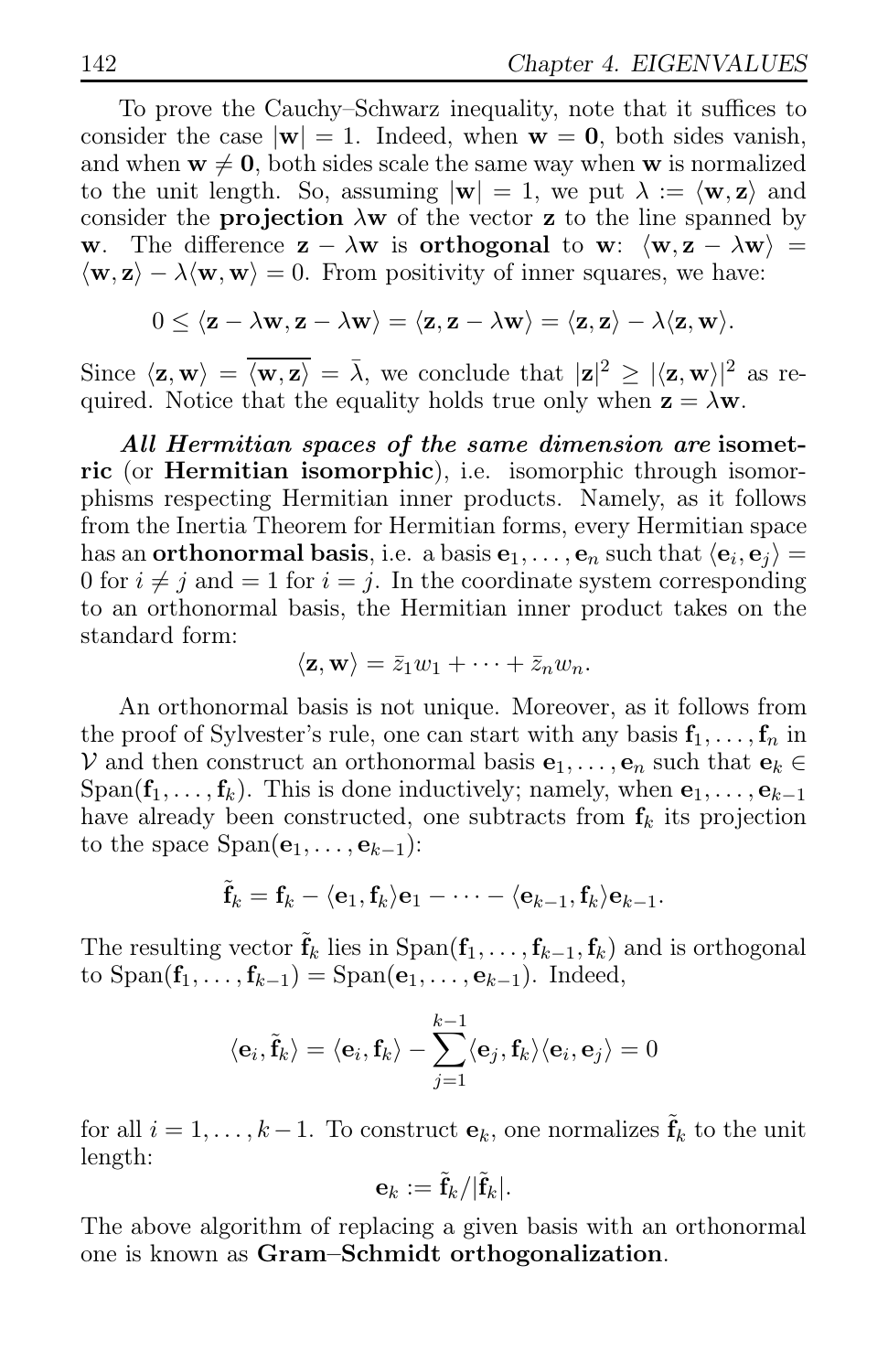#### **EXERCISES**

345. Prove that if two vectors  $\bf{u}$  and  $\bf{v}$  in an Hermitian space are orthogonal, then  $|\mathbf{u}|^2 + |\mathbf{v}|^2 = |\mathbf{u} - \mathbf{v}|^2$ . Is the converse true?  $\checkmark$ 

 $346.$  Prove that for any vectors **u**, **v** in an Hermitian space,

$$
|\mathbf{u} + \mathbf{v}|^2 + |\mathbf{u} - \mathbf{v}|^2 = 2|\mathbf{u}|^2 + 2|\mathbf{v}|^2.
$$

Find a geometric interpretation of this fact.  $\checkmark$ 

347. Apply Gram–Schmidt orthogonalization to the basis  $f_1 = e_1 + 2ie_2 + 2ie_3$ ,  $f_2 = e_1 + 2ie_2, f_3 = e_1$  in the coordinate Hermitian space  $\mathbb{C}^3$ .

348. Apply Gram–Schmidt orthogonalization to the standard basis  $e_1, e_2$  of  $\mathbb{C}^2$ to construct an orthonormal basis of the Hermitian inner product  $\langle \mathbf{z}, \mathbf{w} \rangle = \bar{z}_1 w_1 + \cdots$  $2\bar{z}_1w_2+2\bar{z}_2w_1+5\bar{z}_2w_2.$ 

**349.** Let  $f \in V$  be a vector in an Hermitian space,  $e_1, \ldots, e_k$  an orthonormal basis in a subspace W. Prove that  $\mathbf{u} = \sum \langle \mathbf{e}_i, \mathbf{v} \rangle \mathbf{e}_i$  is the point of W closest to  $\mathbf{v}$ , and that  $\mathbf{v} - \mathbf{u}$  is orthogonal to W. (The point  $\mathbf{u} \in \mathcal{W}$  is called the **orthogonal** projection of  $v$  to  $W$ .)

350.<sup> $\star$ </sup> Let  $f_1, \ldots, f_N$  be a finite sequence of vectors in an Hermitian space. The Hermitian  $N \times N$ -matrix  $\langle \mathbf{f}_i, \mathbf{f}_j \rangle$  is called the **Gram matrix** of the sequence. Show that two finite sequences of vectors are isometric, i.e. obtained from each other by a unitary transformation, if and only if their Gram matrices are the same.

### Normal Operators

Our next point is that an *Hermitian inner product on a com*plex vector space allows one to identify sesquilinear forms on it with linear transformations.

Let V be an Hermitian vector space, and  $T: V \mapsto V$  a C-linear transformation. Then the function  $\mathcal{V} \times \mathcal{V} \to \mathbb{C}$ 

$$
T(\mathbf{w}, \mathbf{z}) := \langle \mathbf{w}, T\mathbf{z} \rangle
$$

is C-linear in z and anti-linear in w, i.e. it is sesquilinear.

In coordinates,  $\mathbf{w} = \sum_i w_i \mathbf{e}_i$ ,  $\mathbf{z} = \sum_j z_j \mathbf{e}_j$ , and

$$
\langle \mathbf{w}, T\mathbf{z} \rangle = \sum_{i,j} \overline{w}_i \, \langle \mathbf{e}_i, T\mathbf{e}_j \rangle z_j,
$$

i.e.,  $T(\mathbf{e}_i, \mathbf{e}_j) = \langle \mathbf{e}_i, T\mathbf{e}_j \rangle$  form the coefficient matrix of the sesquilinear form. On the other hand,  $T\mathbf{e}_j = \sum_i t_{ij} \mathbf{e}_i$ , where  $[t_{ij}]$  is the matrix of the linear transformation T with respect to the basis  $(e_1, \ldots, e_n)$ .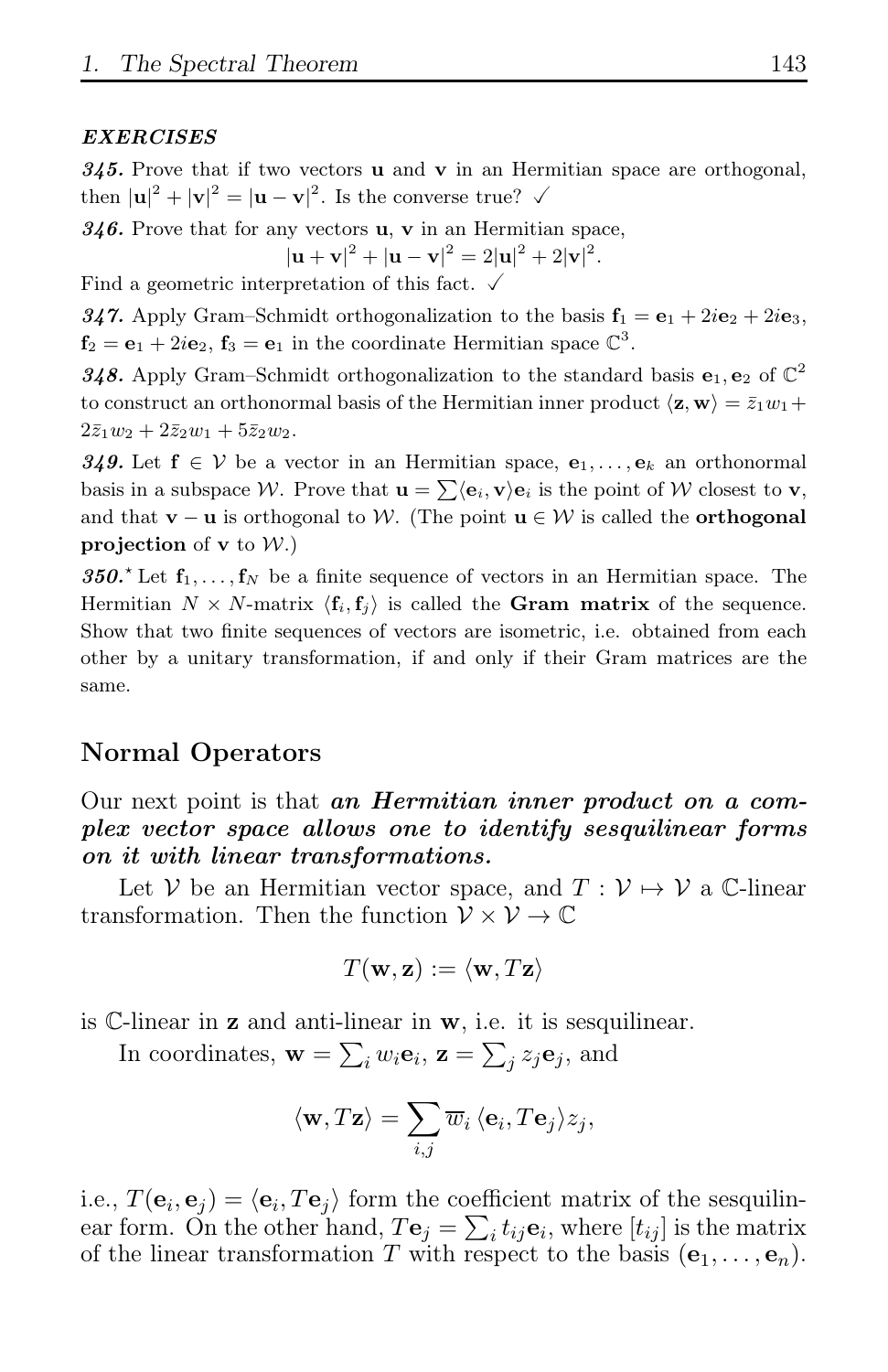Note that *if the basis is orthonormal*, then  $\langle \mathbf{e}_i, T\mathbf{e}_j \rangle = t_{ij}$ , i.e. the two matrices coincide.

Since  $t_{ij}$  could be arbitrary, it follows that every sesquilinear form on  $V$  is uniquely represented by a linear transformation.

Earlier we have associated with a sesquilinear form its Hermitian adjoint (by changing the order of the arguments and conjugating the value). When the sesquilinear form is obtained from a linear transformation  $T$ , the adjoint corresponds to another linear transformation denoted  $T^{\dagger}$  and called **Hermitian adjoint** to T. Thus, by definition,

$$
\langle \mathbf{w}, T\mathbf{z} \rangle = \overline{\langle \mathbf{z}, T^{\dagger} \mathbf{w} \rangle} = \langle T^{\dagger} \mathbf{w}, \mathbf{z} \rangle \text{ for all } \mathbf{z}, \mathbf{w} \in \mathcal{V}.
$$

Of course, we also have  $\langle T\mathbf{w}, \mathbf{z} \rangle = \langle \mathbf{w}, T^{\dagger} \mathbf{z} \rangle$  (check this!), and either identity completely characterizes  $T^{\dagger}$  in terms of T.

The matrix of  $T^{\dagger}$  in an orthonormal basis is obtained from that of T by complex conjugation and transposition:

$$
t_{ij}^{\dagger} := \langle \mathbf{e}_i, T^{\dagger} \mathbf{e}_j \rangle = \langle T \mathbf{e}_i, \mathbf{e}_j \rangle = \overline{\langle \mathbf{e}_j, T \mathbf{e}_i \rangle} =: \overline{t_{ji}}.
$$

Definition. A linear transformation on an Hermitian vector space is called normal (or a normal operator) if it commutes with its adjoint:  $T^{\dagger}T = TT^{\dagger}$ .

**Example 1.** A scalar operator is normal. Indeed,  $(\lambda I)^{\dagger} = \lambda I$ , which is also scalar, and scalars commute.

Example 2. A linear transformation on an Hermitian space is called **Hermitian** if it coincides with its Hermitian adjoint:  $S^{\dagger} = S$ . An Hermitian operator<sup>3</sup> is normal.

Example 3. A linear transformation is called anti-Hermitian if it is opposite to its adjoint:  $Q^{\dagger} = -Q$ . Multiplying an Hermitian operator by <sup>√</sup> −1 yields an anti-Hermitian one, and *vice versa* (because  $(\sqrt{-1}I)^{\dagger} = -\sqrt{-1}I$ . Anti-Hermitian operators are normal.

Example 4. Every linear transformation  $T : \mathcal{V} \to \mathcal{V}$  can be uniquely written as the sum of Hermitian and anti-Hermitian operators:  $T = S + Q$ , where  $S = (T + T^{\dagger})/2 = S^{\dagger}$ , and  $Q = (T - T^{\dagger})/2 =$ −Q† . We claim that *an operator is normal whenever its Hermitian and anti-Hermitian parts commute.* Indeed,  $T^{\dagger} = S - Q$ , and

$$
TT^{\dagger} - T^{\dagger}T = (S + Q)(S - Q) - (S - Q)(S + Q) = 2(QS - SQ).
$$

 $3$ The term **operator** in Hermitian geometry is synonimous to *linear map*.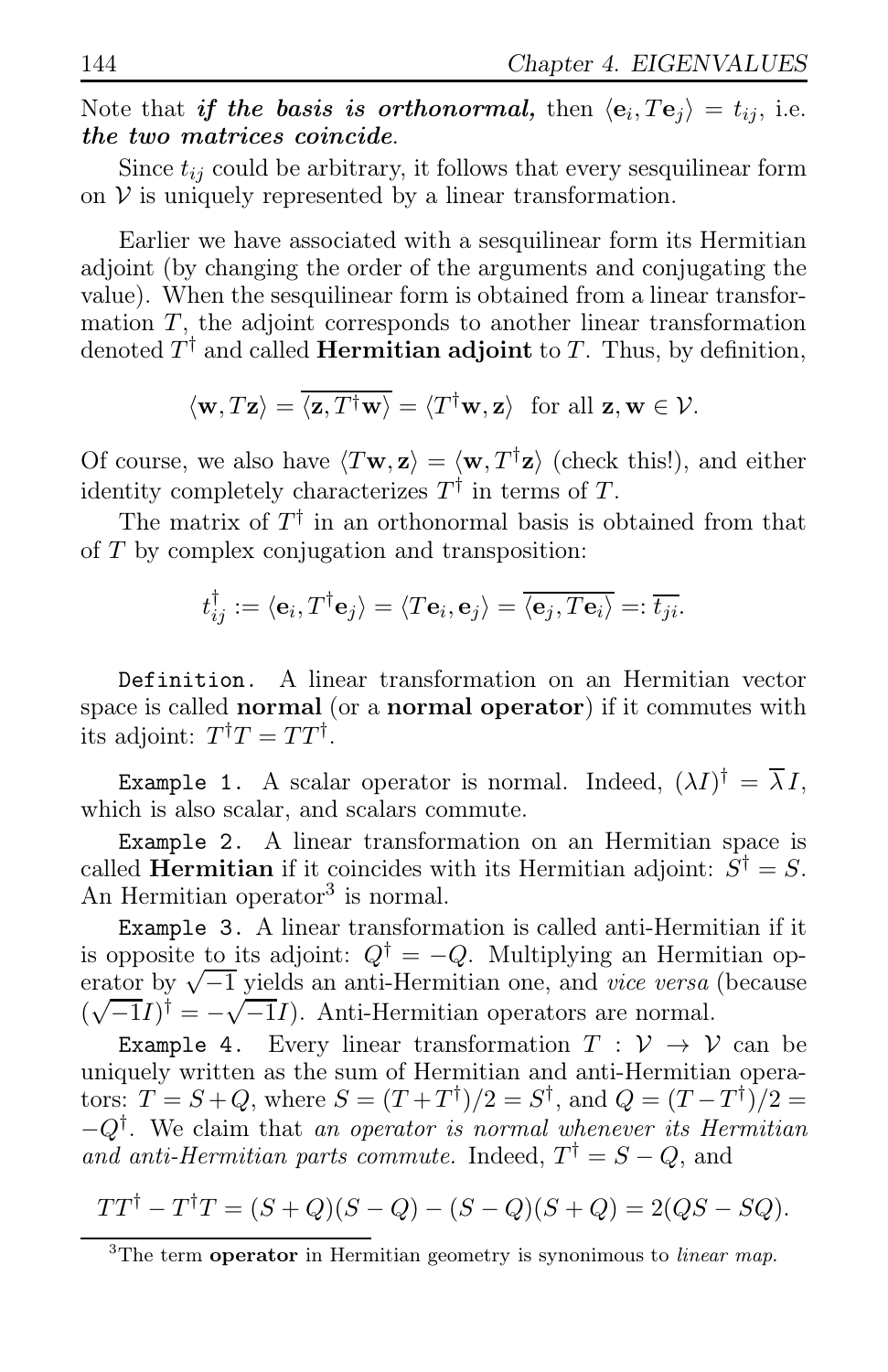Example 5. An invertible linear transformation  $U: V \to V$  is called unitary if it preserves inner products:

$$
\langle U\mathbf{w}, U\mathbf{z}\rangle = \langle \mathbf{w}, \mathbf{z}\rangle \text{ for all } \mathbf{w}, \mathbf{z} \in \mathcal{V}.
$$

Equivalently,  $\langle \mathbf{w}, (U^{\dagger}U - I)\mathbf{z} \rangle = 0$  for all  $\mathbf{w}, \mathbf{z} \in \mathcal{V}$ . Taking  $\mathbf{w} =$  $(U^{\dagger}U-I)\mathbf{z}$ , we conclude that  $(U^{\dagger}U-I)\mathbf{z} = \mathbf{0}$  for all  $\mathbf{z} \in \mathcal{V}$ , and hence  $U^{\dagger}U = I$ . Thus, for a unitary map  $U, U^{-1} = U^{\dagger}$ . The converse statement is also true (and easy to check by starting from  $U^{-1} = U^{\dagger}$  and reversing our computation). Since every invertible transformation commutes with its own inverse, we conclude that *unitary transformations are normal*.

### EXERCISES

351. Generalize the construction of Hermiatian adjoint operators to the case of operators  $A: V \to W$  between two different Hermitian spaces. Namely, show that  $A^{\dagger}$ :  $W \to V$  is uniquely determined by the identity  $\langle A^{\dagger}w, v \rangle_{V} = \langle w, Av \rangle_{W}$ for all  $\mathbf{v} \in \mathcal{V}$  and  $\mathbf{w} \in \mathcal{W}$ .

**352.** Show that the matrices of  $A: V \to W$  and  $A^{\dagger}: W \to V$  in orthornormal bases of  $V$  and  $W$  are obtained from each other by transposition and complex conjugation.

353. The trace of a square matrix  $A$  is defined as the sum of its diagonal entries, and is denoted tr A. Prove that  $\langle A, B \rangle := \text{tr}(A^{\dagger}B)$  defines an Hermitian inner product on the space  $\text{Hom}(\mathbb{C}^n, \mathbb{C}^m)$  of  $m \times n$ -matrices.

354. Let  $A_1, \ldots, A_k : \mathcal{V} \to \mathcal{W}$  be linear maps between Hermitian spaces. Prove that if  $\sum A_i^{\dagger} A_i = 0$ , then  $A_1 = \cdots = A_k = 0$ .

355. Let  $A: V \to W$  be a linear map between Hermitian spaces. Show that  $B := A^{\dagger} A$  and  $C = AA^{\dagger}$  are Hermitian, and that the corresponding Hermitian forms  $B(\mathbf{x}, \mathbf{x}) := \langle \mathbf{x}, B\mathbf{x} \rangle$  in V and  $C(\mathbf{y}, \mathbf{y}) := \langle \mathbf{y}, C\mathbf{y} \rangle$  in W are non-negative. Under what hypothesis about  $A$  is the 1st of them positive? the 2nd one? both? **356.** Let  $W \subset V$  be a subspace in an Hermitian space, and let  $P: V \to V$  be the map that to each vector  $\mathbf{v} \in \mathcal{V}$  assigns its orthogonal projection to W. Prove that P is an Hermitian operator, that  $P^2 = P$ , and that Ker  $P = \mathcal{W}^{\perp}$ . (It is called the orthogonal projector to  $W$ .)

**357.** Prove that an  $n \times n$ -matrix is unitary if and only if its rows (or columns) form an orthonormal basis in the coordinate Hermitian space  $\mathbb{C}^n$ .

358. Prove that the determinant of a unitary matrix is a complex number of absolute value 1.

359. Prove that the Cayley transform:  $C \mapsto (I - C)/(I + C)$ , well-defined for linear transformations C such that  $I + C$  is invertible, transforms unitary operators into anti-Hermitian and vice versa. Compute the square of the Cayley transform.  $\checkmark$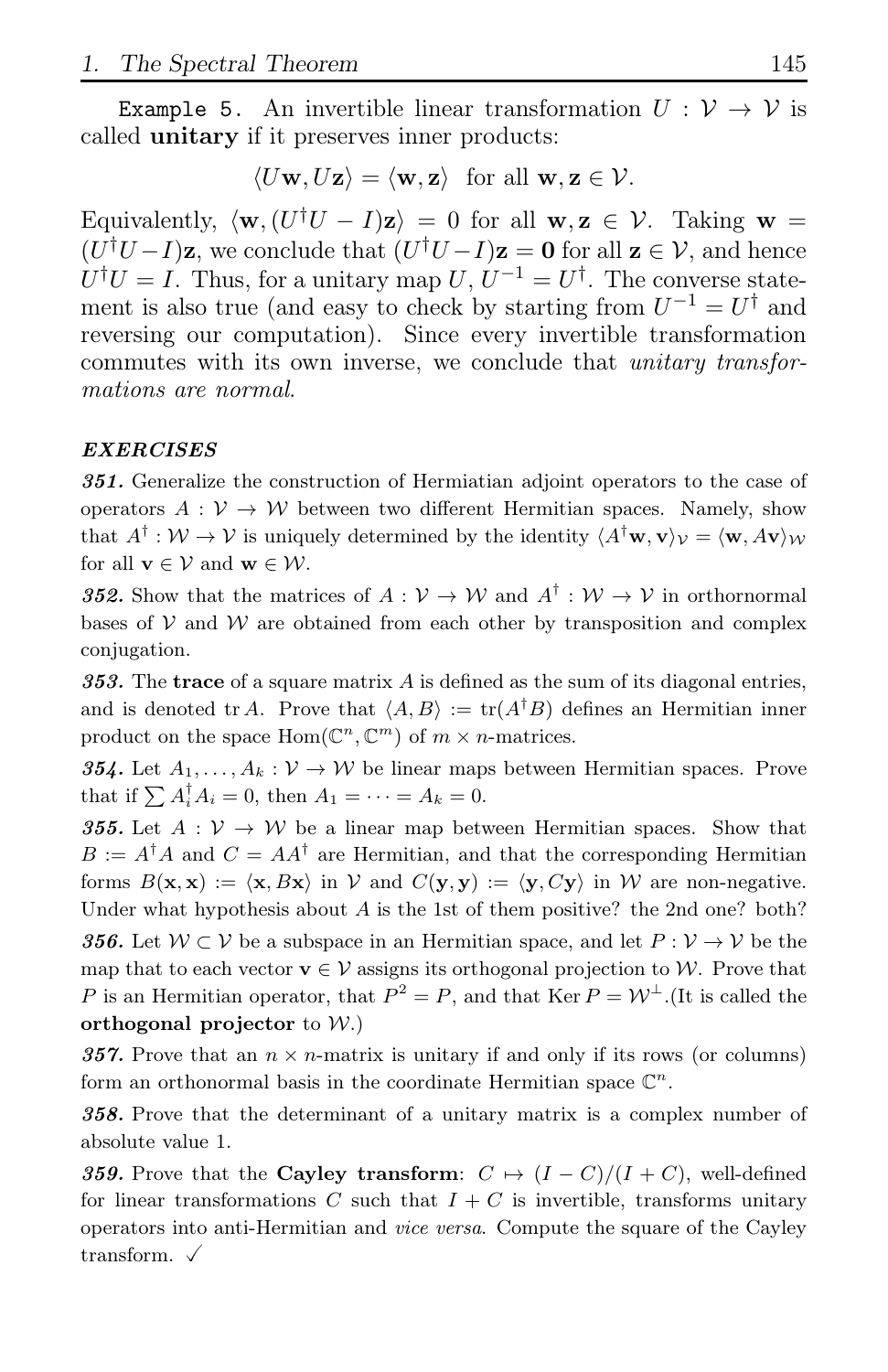360. Prove that the commutator  $AB - BA$  of anti-Hermitian operators A and B is anti-Hermitian.

**361.** Give an example of a normal  $2 \times 2$ -matrix which is not Hermitian, anti-Hermitian, unitary, or diagonal.

**362.** Prove that for any  $n \times n$ -matrix A and any complex numbers  $\alpha$ ,  $\beta$  of absolute value 1, the matrix  $\alpha A + \beta A^{\dagger}$  is normal.

**363.** Prove that  $A: V \to V$  is normal if and only if  $|A\mathbf{x}| = |A^{\dagger}\mathbf{x}|$  for all  $\mathbf{x} \in V$ .

# The Spectral Theorem for Normal Operators

Let  $A: V \to V$  be a linear transformation,  $\mathbf{v} \in V$  a vector, and  $\lambda \in \mathbb{C}$  a scalar. The vector **v** is called an **eigenvector** of A with the eigenvalue  $\lambda$ , if  $v \neq 0$ , and  $Av = \lambda v$ . In other words, A preserves the line spanned by the vector  $\bf{v}$  and acts on this line as the multiplication by  $\lambda$ .

### Theorem. A linear transformation  $A: V \to V$  on a finite dimensional Hermitian vector space is normal if and only if  $V$  has an orthonormal basis of eigenvectors of A.

Proof. In one direction, the statement is almost obvious: If a basis consists of eigenvectors of  $A$ , then the matrix of  $A$  in this basis is diagonal. When the basis is orthonormal, the matrix of the Hermitian adjoint operator  $A^{\dagger}$  in this basis is Hermitian adjoint to the matrix of A and is also diagonal. Since all diagonal matrices commute, we conclude that A is normal. Thus, it remains to prove that, conversely, every normal operator has an orthonormal basis of eigenvectors. We will prove this in four steps.

Step 1. *Existence of eigenvalues.* We need to show that there exists a scalar  $\lambda \in \mathbb{C}$  such that the system of linear equations  $A\mathbf{x} = \lambda \mathbf{x}$ has a non-trivial solution. Equivalently, this means that the linear transformation  $\lambda I - A$  has a non-trivial kernel. Since V is finite dimensional, this can be re-stated in terms of the determinant of the matrix of  $A$  (in any basis) as

$$
\det(\lambda I - A) = 0.
$$

This relation, understood as an equation for  $\lambda$ , is called the **char**acteristic equation of the operator A. When  $A = 0$ , it becomes  $\lambda^n = 0$ , where  $n = \dim \mathcal{V}$ . In general, it is a degree-n polynomial equation

 $\lambda^{n} + p_1 \lambda^{n-1} + \cdots + p_{n-1} \lambda + p_n = 0,$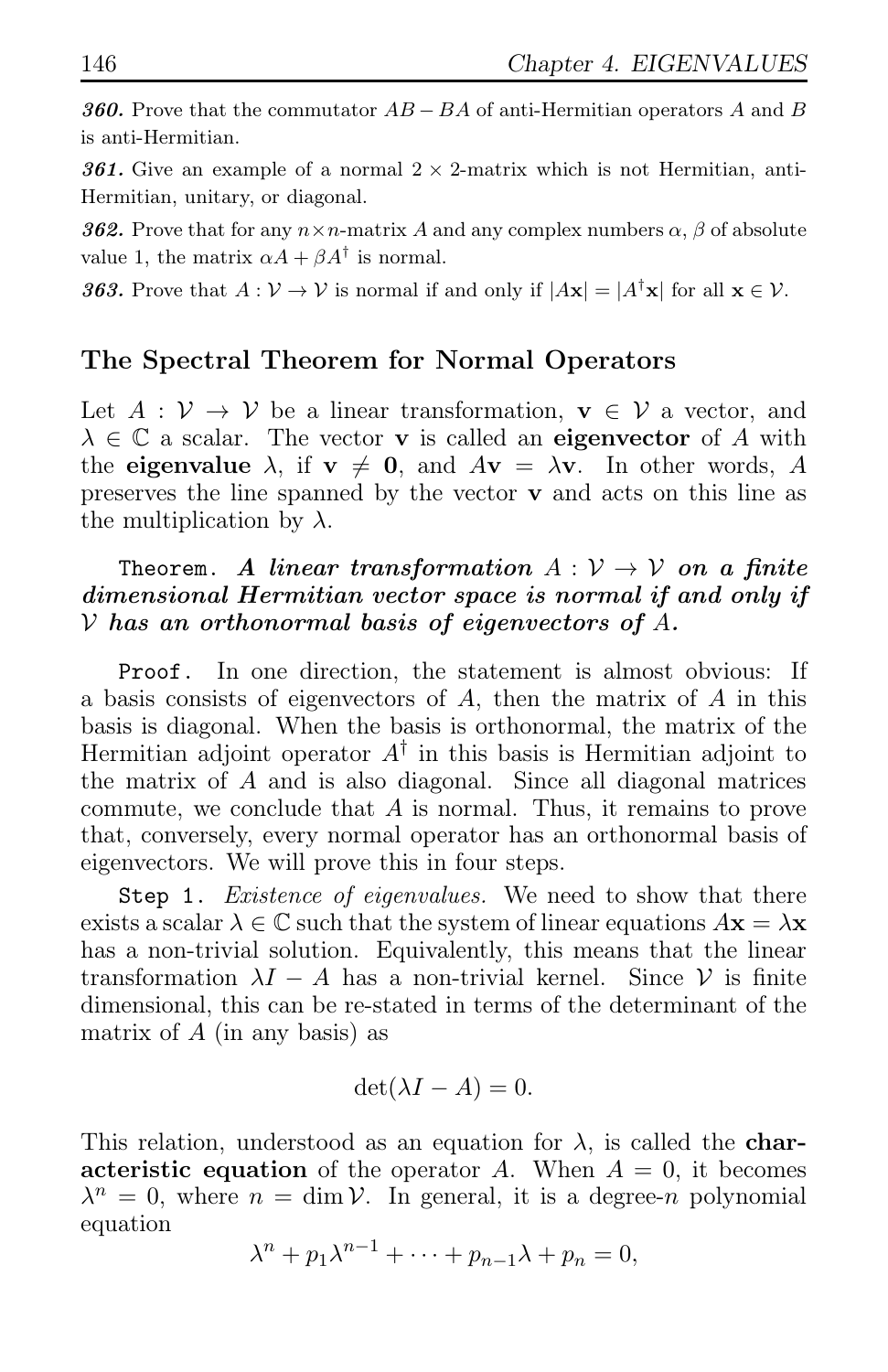where the coefficients  $p_1, \ldots, p_n$  are certain algebraic expressions of matrix entries of A (and hence are complex numbers). According to the Fundamental Theorem of Algebra, this equation has a complex solution, say  $\lambda_0$ . Then  $\det(\lambda_0 I - A) = 0$ , and hence the system  $(\lambda_0 I - A)\mathbf{x} = \mathbf{0}$  has a non-trivial solution,  $\mathbf{v} \neq \mathbf{0}$ , which is therefore an eigenvector of A with the eigenvalue  $\lambda_0$ .

Remark. Solutions to the system  $A\mathbf{x} = \lambda_0\mathbf{x}$  form a linear subspace W in V, namely the kernel of  $\lambda_0 I - A$ , and eigenvectors of A with the eigenvalue  $\lambda_0$  are exactly all non-zero vectors in W. Slightly abusing terminology,  $W$  is called the **eigenspace** of  $A$  corresponding to the eigenvalue  $\lambda_0$ . Obviously,  $A(\mathcal{W}) \subset \mathcal{W}$ . Subspaces with such property are called A-invariant. Thus eigenspaces of a linear transformation A are A-invariant.

Step 2.  $A^{\dagger}$ -*invariance of eigenspaces of* A. Let  $\mathcal{W} \neq \{0\}$  be the eigenspace of a normal operator A, corresponding to an eigenvalue  $\lambda$ . Then for every  $\mathbf{w} \in \mathcal{W}$ ,

$$
A(A^{\dagger} \mathbf{w}) = A^{\dagger} (A \mathbf{w}) = A^{\dagger} (\lambda \mathbf{w}) = \lambda (A^{\dagger} \mathbf{w}).
$$

Therefore  $A^{\dagger} \mathbf{w} \in \mathcal{W}$ , i.e. the eigenspace  $\mathcal{W}$  is  $A^{\dagger}$ -invariant.

Step 3. *Invariance of orthogonal complements.* Let  $W \subset V$  be a linear subspace. Denote by  $\mathcal{W}^{\perp}$  the **orthogonal complement** of the subspace  $W$  with respect to the Hermitian inner product:

$$
\mathcal{W}^{\perp} := \{ \mathbf{v} \in \mathcal{V} \mid \langle \mathbf{w}, \mathbf{v} \rangle = 0 \text{ for all } \mathbf{w} \in \mathcal{W}. \}
$$

Note that if  $e_1, \ldots, e_k$  is a basis in W, then  $W^{\perp}$  is given by k linear equations  $\langle \mathbf{e}_i, \mathbf{v} \rangle = 0, i = 1, \dots, k$ , and thus has dimension  $\geq n - k$ . On the other hand,  $W \cap W^{\perp} = \{0\}$ , because no vector  $w \neq 0$  can be orthogonal to itself:  $\langle \mathbf{w}, \mathbf{w} \rangle > 0$ . It follows from dimension counting formulas that dim  $\mathcal{W}^{\perp} = n - k$ . Moreover, this implies that  $\mathcal{V} =$  $W \oplus W^{\perp}$ , i.e. the whole space is represented as the direct sum of two orthogonal subspaces. Needless to add:  $(\mathcal{W}^{\perp})^{\perp} = \mathcal{W}$ .

We claim that *if a subspace is* A*-invariant, then its orthogonal complement is* A† *-invariant (and* vice versa*).* Indeed, suppose that  $A(\mathcal{W}) \subset \mathcal{W}$ , and  $\mathbf{v} \in \mathcal{W}^{\perp}$ . Then for any  $\mathbf{w} \in \mathcal{W}$ , we have:  $\langle \mathbf{w}, A^{\dagger} \mathbf{v} \rangle = \langle A\mathbf{w}, \mathbf{v} \rangle = 0$ , since  $A\mathbf{w} \in \mathcal{W}$ . Therefore  $A^{\dagger} \mathbf{v} \in \mathcal{W}^{\perp}$ , i.e.  $W^{\perp}$  is  $A^{\dagger}$ -invariant.

Consequently, if W is both A- and  $A^{\dagger}$ -invariant, so is  $W^{\perp}$ .

Step 4. *Induction on* dim  $V$ . When dim  $V = 1$ , the theorem is obvious. Assume that the theorem is proved for normal operators in spaces of dimension  $\langle n, \text{ and prove it when } \dim V = n$ .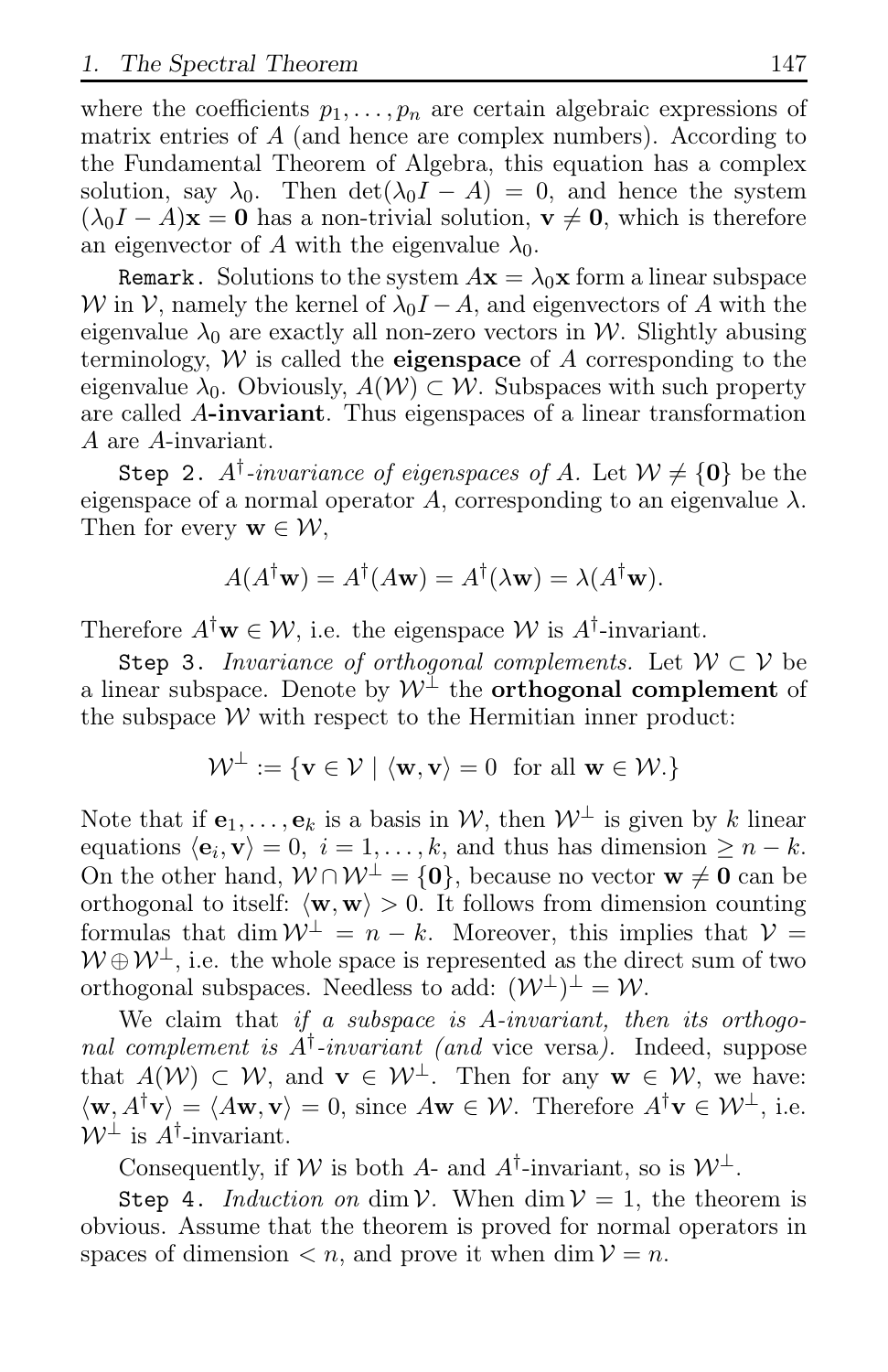According to Step 1, a normal operator A has an eigenvalue  $\lambda$ . Let  $W \neq \{0\}$  be the corresponding eigenspace. If  $W = V$ , then the operator is scalar,  $A = \lambda I$ , and *any* orthonormal basis in  $V$  will consist of eigenvectors of A. If  $W \neq V$ , then both W and  $W^{\perp}$  have dimensions  $\langle n, \text{ and (by Steps 2 and 3) are } A \text{-} \text{ and } A^{\dagger} \text{-} \text{invariant.}$ The *restrictions* of the operators  $A$  and  $A^{\dagger}$  to each of these subspaces still satisfy  $AA^{\dagger} = A^{\dagger}A$  and  $\langle A^{\dagger}x, y \rangle = \langle x, Ay \rangle$  for all x, y. Therefore these restrictions remain adjoint to each other normal operators on W and  $W^{\perp}$ . Applying the induction hypothesis, we can find orthonormal bases of eigenvectors of A in each W and  $W^{\perp}$ . The union of these bases form an orthonormal basis of eigenvectors of A in  $V = W \oplus W^{\perp}$ .  $\Box$ 

Remark. Note that Step 1 is based on the Fundamental Theorem of Algebra, but does not use normality of A and applies to any C-linear transformation. Thus, every linear transformation on a complex vector space has eigenvalues and eigenvectors. Furthermore, Step 2 actually applies to any commuting transformations and shows that if  $AB = BA$  then eigenspaces of A are *B*-invariant. The fact that  $B = A^{\dagger}$  is used in Step 3.

Corollary 1. A normal operator has a diagonal matrix in a suitable orthonormal basis.

Corollary 2. Let  $A: V \to V$  be a normal operator,  $\lambda_i$  distinct roots of its characteristic polynomial,  $m_i$  their multiplicities, and  $W_i$  corresponding eigenspaces. Then dim  $W_i =$  $m_i$ , and  $\sum \dim \mathcal{W}_i = \dim \mathcal{V}$ .

Indeed, this is true for transformations defined by any diagonal matrices. For normal operators, in addition  $\mathcal{W}_i \perp \mathcal{W}_j$  when  $i \neq j$ . In particular we have the following corollary.

Corollary 3. Eigenvectors of a normal operator corresponding to different eigenvalues are pairwise orthogonal.

Here is a matrix version of the Spectral Theorem.

Corollary 4. A square complex matrix  $A$  commuting with its Hermitian adjoint  $A^{\dagger}$  can be transformed to a diagonal  ${\it form}\;$  by transformations  $A\mapsto U^\dagger A U\;$  defined by unitary matrices U.

Note that for unitary matrices,  $U^{\dagger} = U^{-1}$ , and therefore the above transformations coincide with similarity transformations  $A \mapsto$  $U^{-1}AU$ . This is how the matrix A of a linear transformation changes under a change of basis. When both the old and new bases are orthonormal, the transition matrix  $U$  must be unitary. This is because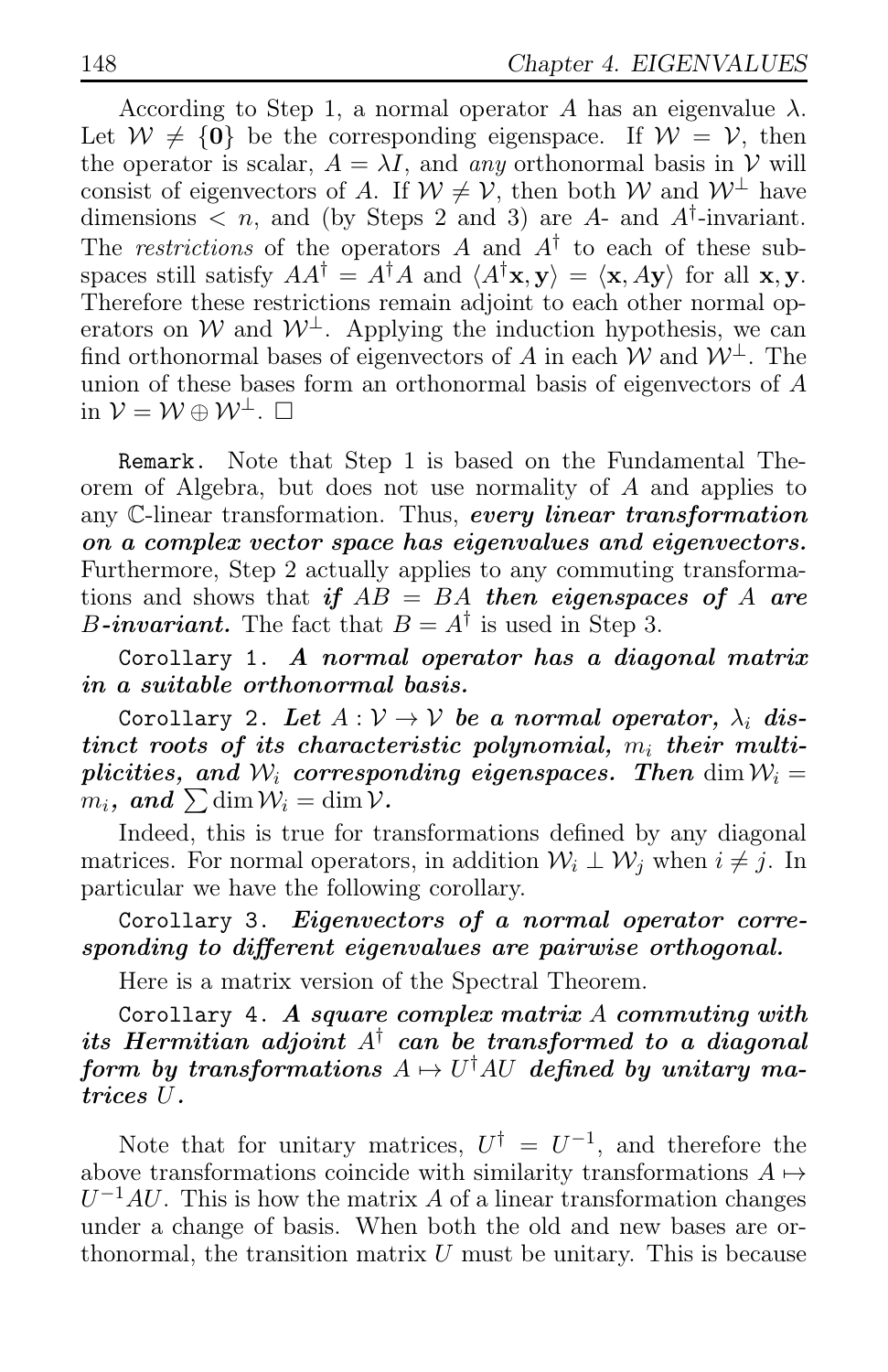in both old and new coordinates the Hermitian inner product has the same standard form:  $\langle \mathbf{x}, \mathbf{y} \rangle = \mathbf{x}^{\dagger} \mathbf{y}$ . The result follows.

### EXERCISES

364. Prove that the characteristic polynomial det( $\lambda I - A$ ) of a square matrix A does not change under similarity transformations  $A \mapsto C^{-1}AC$  and thus depends only on the linear operator defined by the matrix.

**365.** Show that if  $\lambda^n + p_1 \lambda^{n-1} + \cdots + p_n$  is the characteristic polynomial of a matrix A, then  $p_n = (-1)^n \det A$ , and  $p_1 = -\operatorname{tr} A$ , and conclude that the trace is invariant under similarity transformations.

**366.** Prove that tr  $A = -\sum \lambda_i$ , where  $\lambda_i$  are the roots of  $\det(\lambda I - A) = 0.5$ 

**367.** Prove that if A and B are normal and  $AB = 0$ , then  $BA = 0$ . Does this remain true without the normality assumption?

368.<sup> $\star$ </sup> Let operator A be normal. Prove that the set of complex numbers  $\{\langle \mathbf{x}, A\mathbf{x} \rangle \mid |\mathbf{x}| = 1\}$  is a convex polygon whose vertices are the eigenvalues of  $A.4$ 

369. Prove that two (or several) commuting normal operators have a common orthonormal basis of eigenvectors.

**370.** Prove that if A is normal and  $AB = BA$ , then  $AB^{\dagger} = B^{\dagger}A$ ,  $A^{\dagger}B = BA^{\dagger}$ , and  $A^{\dagger}B^{\dagger} = B^{\dagger}A^{\dagger}$ .

 $371.$ <sup>\*</sup> Give another proof of the Spectral Theorem, using the fact that any normal operator can be written as  $S_1 + \sqrt{-1}S_2$  where  $S_1$  and  $S_2$  are commuting Hermitian operators. Namely, first find and eigenspace of  $S_1$  (as in Step 1), show that its orthogonal complement is  $S_1$ -invariant, and proceed by induction. Then show that eigenspaces of  $S_1$  are  $S_2$ -invariant (as in Step 2) and decompose them into pairwise orthogonal common eigenspaces of  $S_1$  and  $S_2$ . Finally pick an orthonormal basis and in these common eigenspaces.

# Unitary Transformations

Note that if  $\lambda$  is an eigenvalue of a unitary operator U then  $|\lambda| =$ 1. Indeed, if  $x \neq 0$  is a corresponding eigenvector, then  $\langle x, x \rangle =$  $\langle U\mathbf{x}, U\mathbf{x} \rangle = \lambda \bar{\lambda} \langle \mathbf{x}, \mathbf{x} \rangle$ , and since  $\langle \mathbf{x}, \mathbf{x} \rangle \neq 0$ , it implies  $\lambda \bar{\lambda} = 1$ .

Corollary 5. A transformation is unitary if and only if in some orthonormal basis its matrix is diagonal, and the diagonal entries are complex numbers of absolute value 1.

On the complex line C, multiplication by  $\lambda$  with  $|\lambda| = 1$  and  $\arg \lambda = \theta$  defines the rotation through the angle  $\theta$ . We will call this transformation on the complex line a unitary rotation. We arrive therefore to the following geometric characterization of unitary transformations.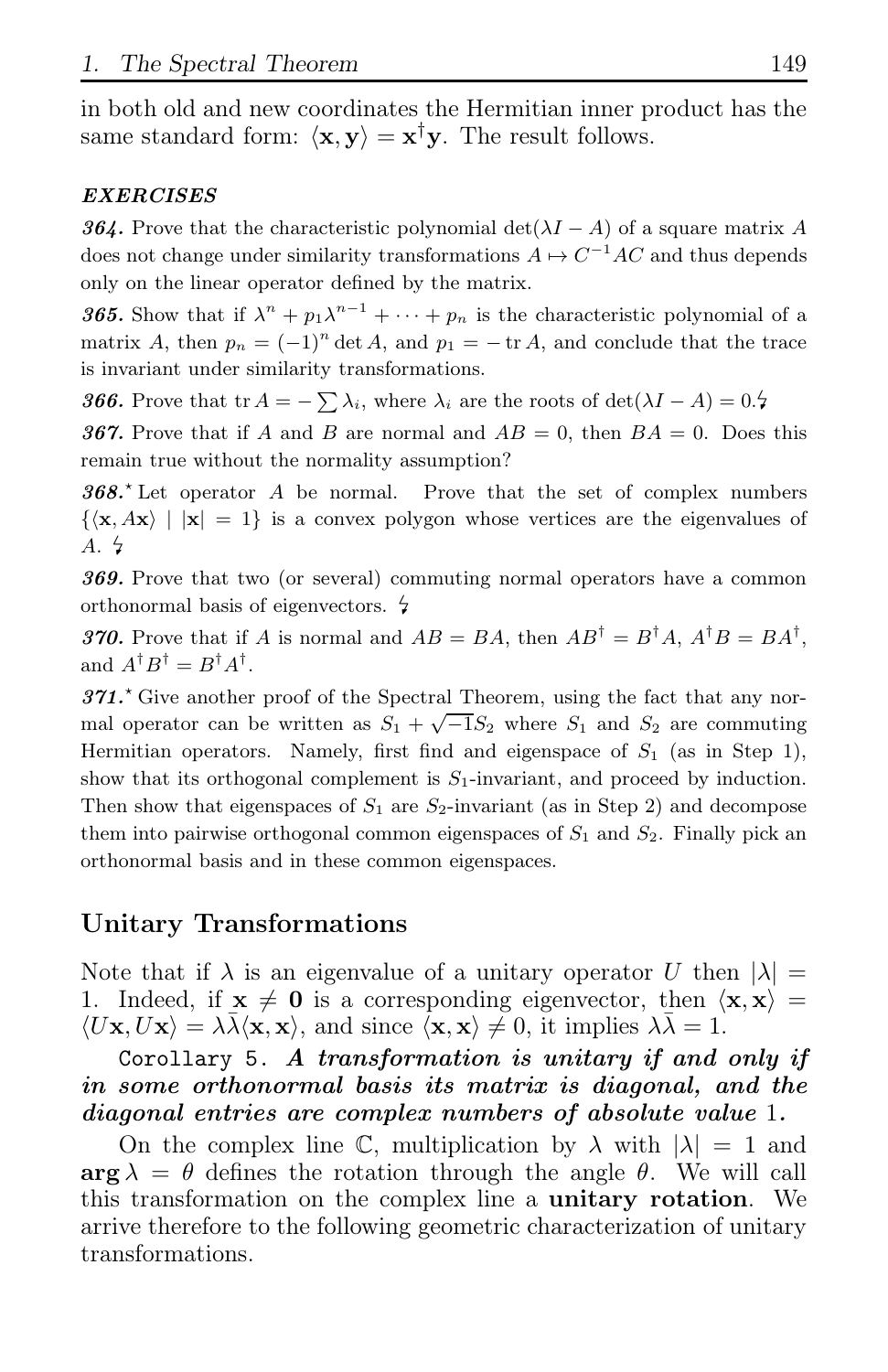Corollary 6. Unitary transformations in an Hermitian space of dimension n are exactly unitary rotations (through possibly different angles) in n mutually perpendicular complex directions.

### Orthogonal Diagonalization

Corollary 7. A linear operator is Hermitian (respectively anti-Hermitian) if and only if in some orthonormal basis its matrix is diagonal with all real (respectively imaginary) diagonal entries.

Indeed, if  $A\mathbf{x} = \lambda \mathbf{x}$  and  $A^{\dagger} = \pm A$ , we have:

 $\lambda \langle \mathbf{x}, \mathbf{x} \rangle = \langle \mathbf{x}, A\mathbf{x} \rangle = \langle A^\dagger \mathbf{x}, \mathbf{x} \rangle = \pm \bar{\lambda} \langle \mathbf{x}, \mathbf{x} \rangle.$ 

Therefore  $\lambda = \pm \lambda$  provided that  $\mathbf{x} \neq \mathbf{0}$ , i.e. eigenvalues of an Hermitian operator are real and of anti-Hermitian imaginary. *Vice versa*, a real diagonal matrix is obviously Hermitian, and imaginary anti-Hermitian.

Recall that (anti-)Hermitian operators correspond to (anti-) Hermitian forms  $A(\mathbf{x}, \mathbf{y}) := \langle \mathbf{x}, A\mathbf{y} \rangle$ . Applying the Spectral Theorem and reordering the basis eigenvectors in the monotonic order of the corresponding eigenvalues, we obtain the following classification results for forms.

Corollary 8. In a Hermitian space of dimension  $n$ , an Hermitian form can be transformed by unitary changes of coordinates to exactly one of the normal forms

$$
\lambda_1 |z_1|^2 + \cdots + \lambda_n |z_n|^2, \quad \lambda_1 \geq \cdots \geq \lambda_n.
$$

Corollary 9. In a Hermitian space of dimension  $n$ , an anti-Hermitian form can be transformed by unitary changes of coordinates to exactly one of the normal forms

$$
i\omega_1|z_1|^2+\cdots+i\omega_n|z_n|^2, \quad \omega_1\geq\cdots\geq\omega_n.
$$

Uniqueness follows from the fact that eigenvalues and dimensions of eigenspaces are determined by the operators in a coordinate-free fashion.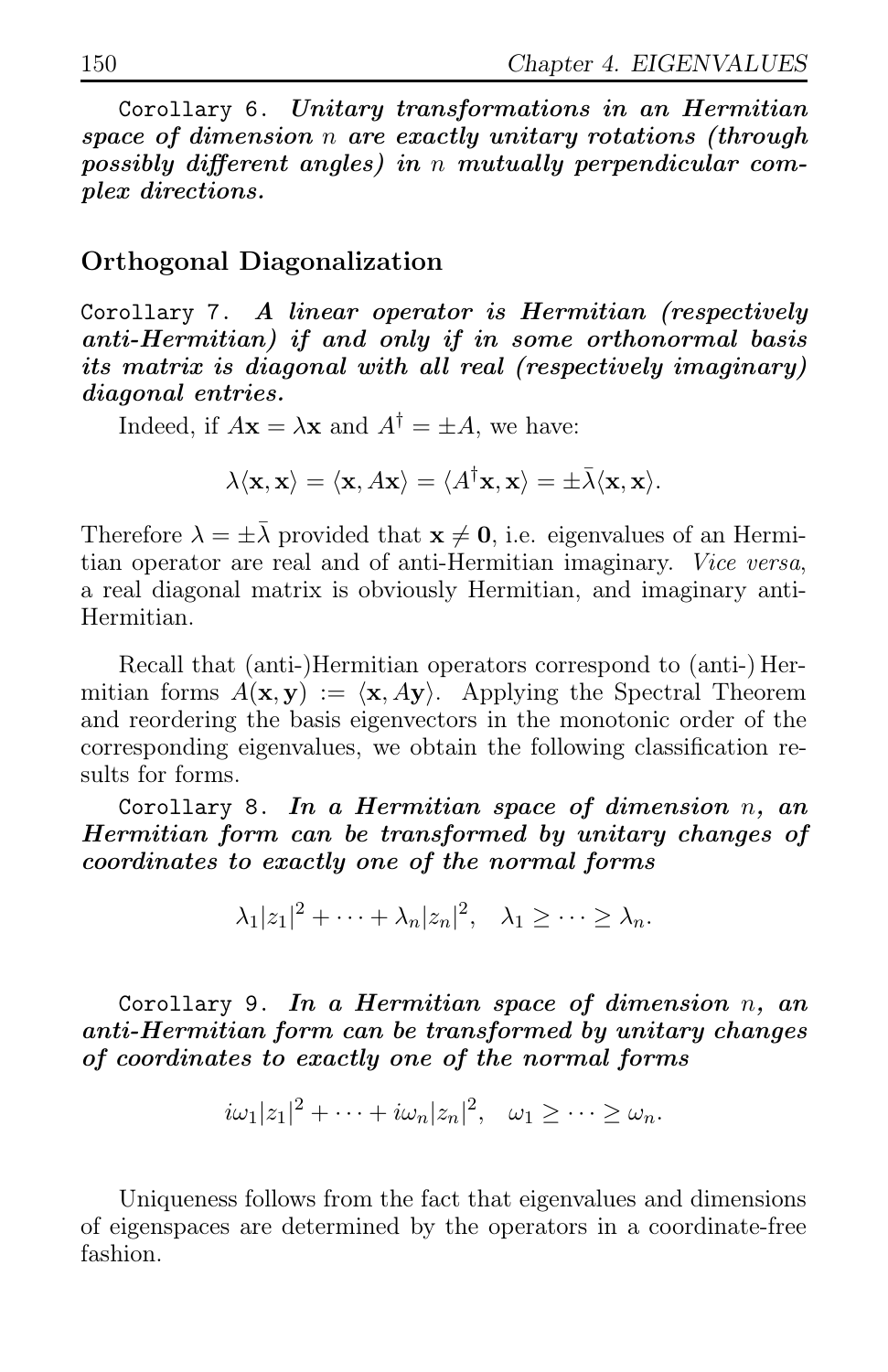Corollary 10. In a complex vector space of dimension  $n$ , a pair of Hermitian forms, of which the first one is positive definite, can be transformed by a choice of a coordinate system to exactly one of the normal forms:

 $|z_1|^2 + \cdots + |z_n|^2$ ,  $\lambda_1 |z_1|^2 + \cdots + \lambda_n |z_n|^2$ ,  $\lambda_1 \geq \cdots \geq \lambda_n$ .

This is the Orthogonal Diagonalization Theorem for Hermitian forms. It is proved in two stages. First, applying the Inertia Theorem to the positive definite form one transforms it to the standard form; the 2nd Hermitian form changes accordingly but remains arbitrary at this stage. Then, applying Corollary 8 of the Spectral Theorem, one transforms the 2nd Hermitian form to its normal form by transformations preserving the 1st one.

Note that one can take the positive definite sesquilinear form corresponding to the 1st Hermitian form for the Hermitian inner product, and describe the 2nd form as  $\langle z, Az \rangle$ , where A is an operator Hermitian with respect to this inner product. The operator, its eigenvalues, and their multiplicities are thus defined by the given pair of forms in a coordinate-free fashion. This guarantees that pairs with different collections  $\lambda_1 \geq \cdots \geq \lambda_n$  of eigenvalues are non-equivalent to each other.

#### EXERCISES

372. Prove that all roots of characteristic polynomials of Hermitian matrices are real.

373. Find eigenspaces and eigenvalues of an orthogonal projector to a subspace  $W \subset V$  in an Hermitian space.

374. Prove that every Hermitian operator P satisfying  $P^2 = P$  is an orthogonal projector. Does this remain true if  $P$  is not Hermitian?

375. Prove directly, i.e. not referring to the Spectral Theorem, that every Hermitian operator has an orthonormal basis of eigenvectors.  $\frac{1}{2}$ 

376. Prove that if  $(\lambda - \lambda_1) \cdots (\lambda - \lambda_n)$  is the characteristic polynomial of a normal operator A, then  $\sum |\lambda_i|^2 = \text{tr}(A^{\dagger}A)$ .

377. Classify up to linear changes of coordinates pairs  $(Q, A)$  of forms, where Q is positive definite Hermitian, and A anti-Hermitian.

378. An Hermitian operator S is called **positive** (written:  $S \ge 0$ ) if  $\langle \mathbf{x}, S\mathbf{x} \rangle \ge 0$ for all  $x$ . Prove that for every positive operator  $S$  there is a unique positive square root (denoted by  $\sqrt{S}$ ), i.e. a positive operator whose square is S.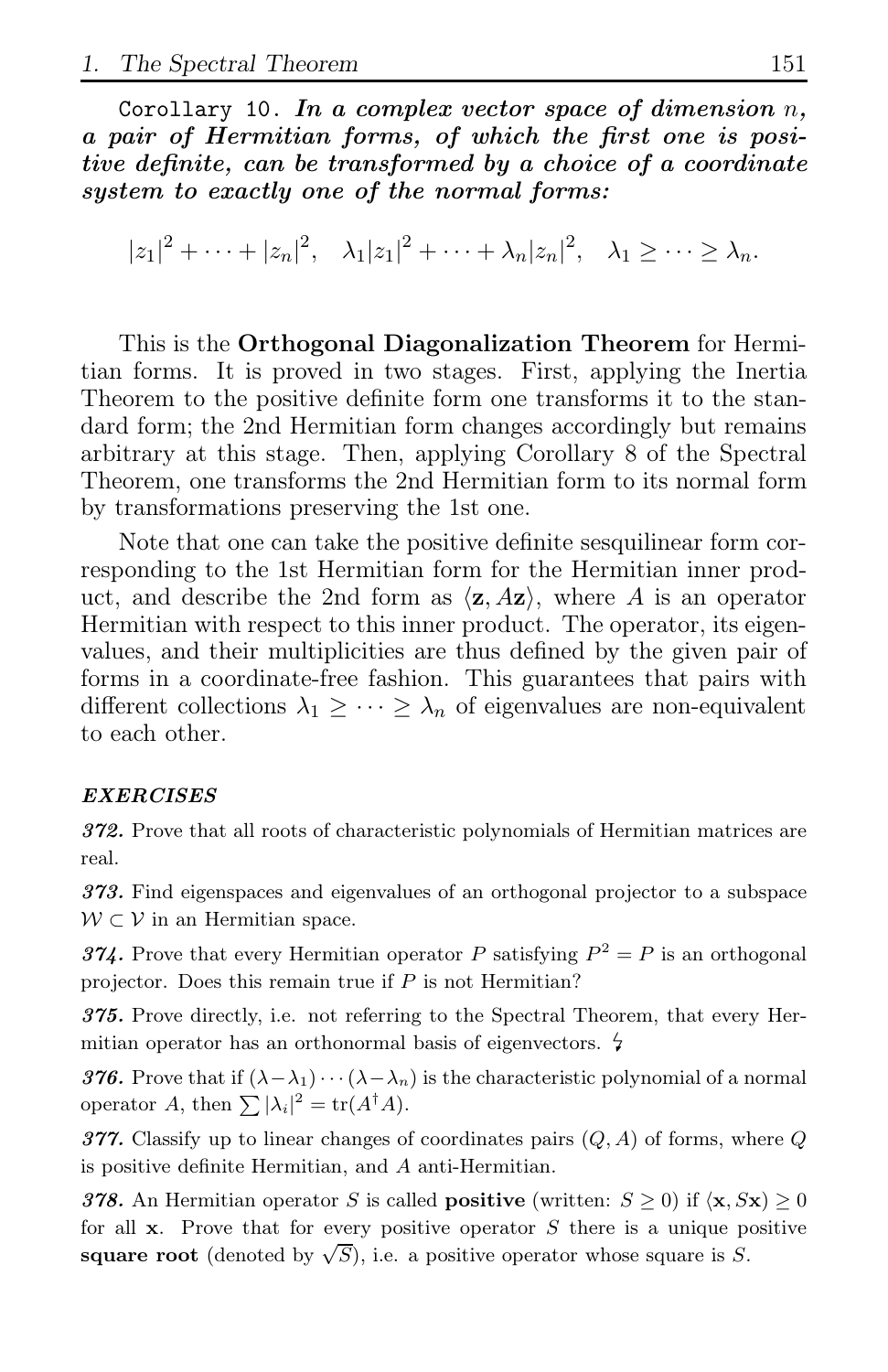$379.^{\circ}$  Prove the Singular Value Decomposition Theorem: For a rank r linear map  $A: V \to W$  between Hermitian spaces, there exist orthonormal bases  $\mathbf{v}_1, \ldots, \mathbf{v}_n$  in V and  $\mathbf{w}_1, \ldots, \mathbf{w}_m$  in W, and reals  $\mu_1 \geq \cdots \geq \mu_r > 0$ , such that  $A**v**<sub>1</sub> = \mu_1**w**<sub>1</sub>,..., A**v**<sub>r</sub> = \mu_r**w**<sub>r</sub>, A**v**<sub>r+1</sub> = ... = A**v**<sub>n</sub> = **0**.$ 

**380.** Prove that for every complex  $m \times n$ -matrix A of rank r, there exist unitary  $m \times m$ - and  $n \times n$ -matrices U and V, and a diagonal  $r \times r$ -matrix M with positive diagonal entries, such that  $A = U^{\dagger} \begin{bmatrix} M & 0 \\ 0 & 0 \end{bmatrix} V.$   $\sharp$ 

381. Using the Singular Value Decomposition Theorem with  $m = n$ , prove that every linear transformation A of an Hermitian space has a polar decomposition  $A = SU$ , where S is positive, and U is unitary.

**382.** Prove that the polar decomposition  $A = SU$  is unique when A is invertible; namely  $S = \sqrt{AA^*}$ , and  $U = S^{-1}A$ . What are polar decompositions of non-zero  $1 \times 1$ -matrices?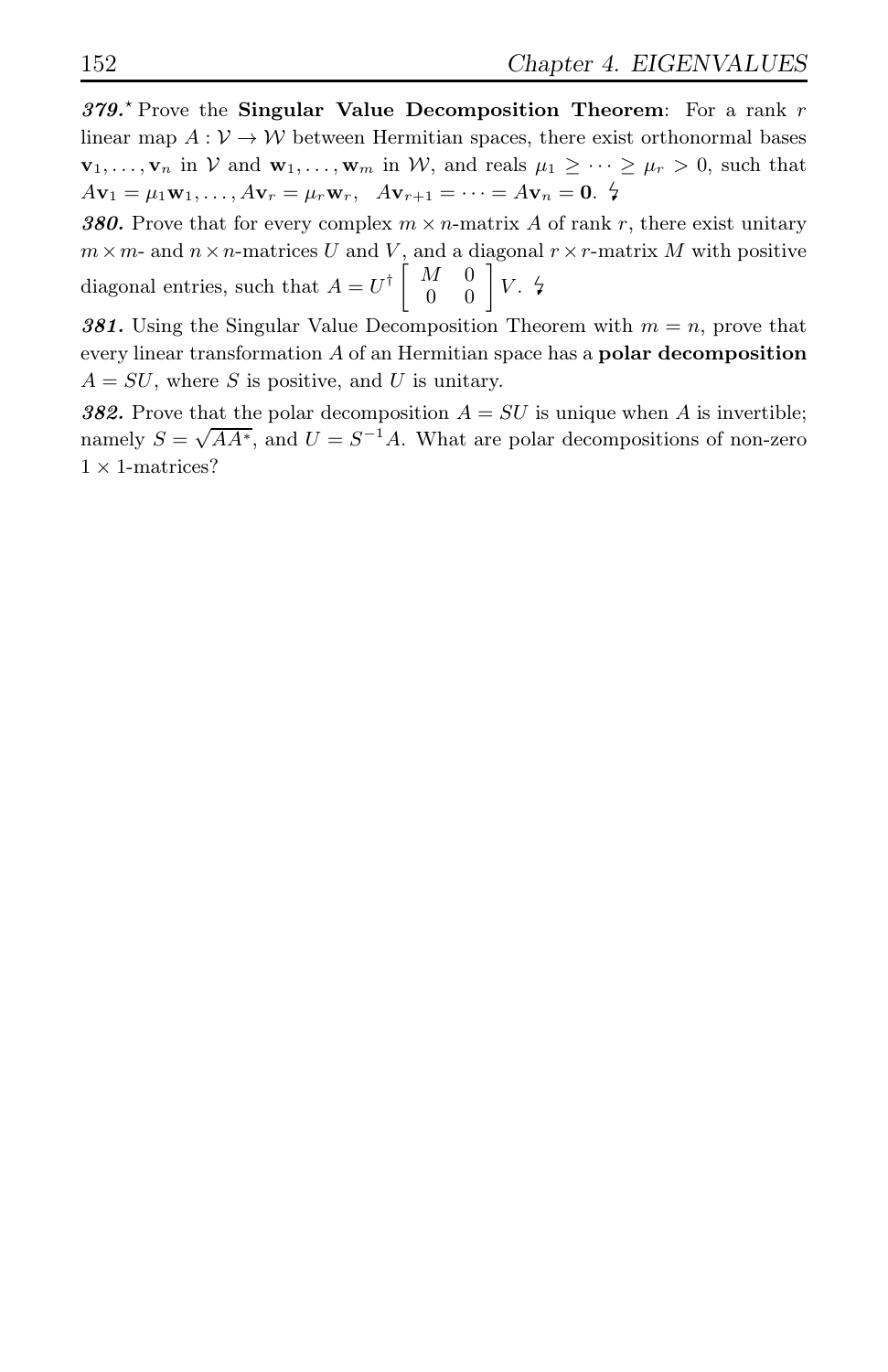# 2 Euclidean Geometry

## Euclidean Spaces

Let  $V$  be a real vector space. A **Euclidean inner product** (or **Eu**clidean structure) on  $V$  is defined as a positive definite symmetric bilinear form  $\langle \cdot, \cdot \rangle$ . A real vector space equipped with a Euclidean inner product is called a Euclidean space. A Euclidean inner product allows one to talk about distances between points and angles between directions:

$$
|\mathbf{x} - \mathbf{y}| = \sqrt{\langle \mathbf{x} - \mathbf{y}, \mathbf{x} - \mathbf{y} \rangle}, \quad \cos \theta(\mathbf{x}, \mathbf{y}) := \frac{\langle \mathbf{x}, \mathbf{y} \rangle}{|\mathbf{x}| |\mathbf{y}|}.
$$

It follows from the Inertia Theorem that every finite dimensional Euclidean vector space has an orthonormal basis. In coordinates corresponding to an orthonormal basis  $e_1, \ldots, e_n$  the inner product is given by the standard formula:

$$
\langle \mathbf{x}, \mathbf{y} \rangle = \sum_{i,j=1}^n x_i y_j \langle \mathbf{e}_i, \mathbf{e}_j \rangle = x_1 y_1 + \cdots + x_n y_n.
$$

Thus, every Euclidean space  $V$  of dimension n can be identified with the coordinate Euclidean space  $\mathbb{R}^n$  by an isomorphism  $\mathbb{R}^n \to V$ respecting inner products. Such an isomorphism is not unique, but can be composed with any invertible linear transformation  $U: \mathcal{V} \to \mathcal{V}$ preserving the Euclidean structure:

$$
\langle U\mathbf{x},U\mathbf{y}\rangle=\langle \mathbf{x},\mathbf{y}\rangle \quad \text{for all } \mathbf{x},\mathbf{y}\in\mathcal{V}.
$$

Such transformations are called orthogonal.

A Euclidean structure on a vector space  $\mathcal V$  allows one to identify the space with its dual  $\mathcal{V}^*$  by the rule that to a vector  $\mathbf{v} \in \mathcal{V}$  assigns the linear function on  $V$  whose value at a point  $\mathbf{x} \in V$  is equal to the inner product  $\langle v, x \rangle$ . Respectively, given a linear map  $A : V \to W$ between Euclidean spaces, the adjoint map  $A^t : \mathcal{W}^* \to \mathcal{V}^*$  can be considered as a map between the spaces themselves:  $A^t : \mathcal{W} \to \mathcal{V}$ . The defining property of the adjoint map reads:

 $\langle A^t \mathbf{w}, \mathbf{v} \rangle = \langle \mathbf{w}, A\mathbf{v} \rangle$  for all  $\mathbf{v} \in \mathcal{V}$  and  $\mathbf{w} \in \mathcal{W}$ .

Consequently matrices of adjoint maps  $A$  and  $A<sup>t</sup>$  with respect to orthonormal bases of the Euclidean spaces  $V$  and  $W$  are transposed to each other.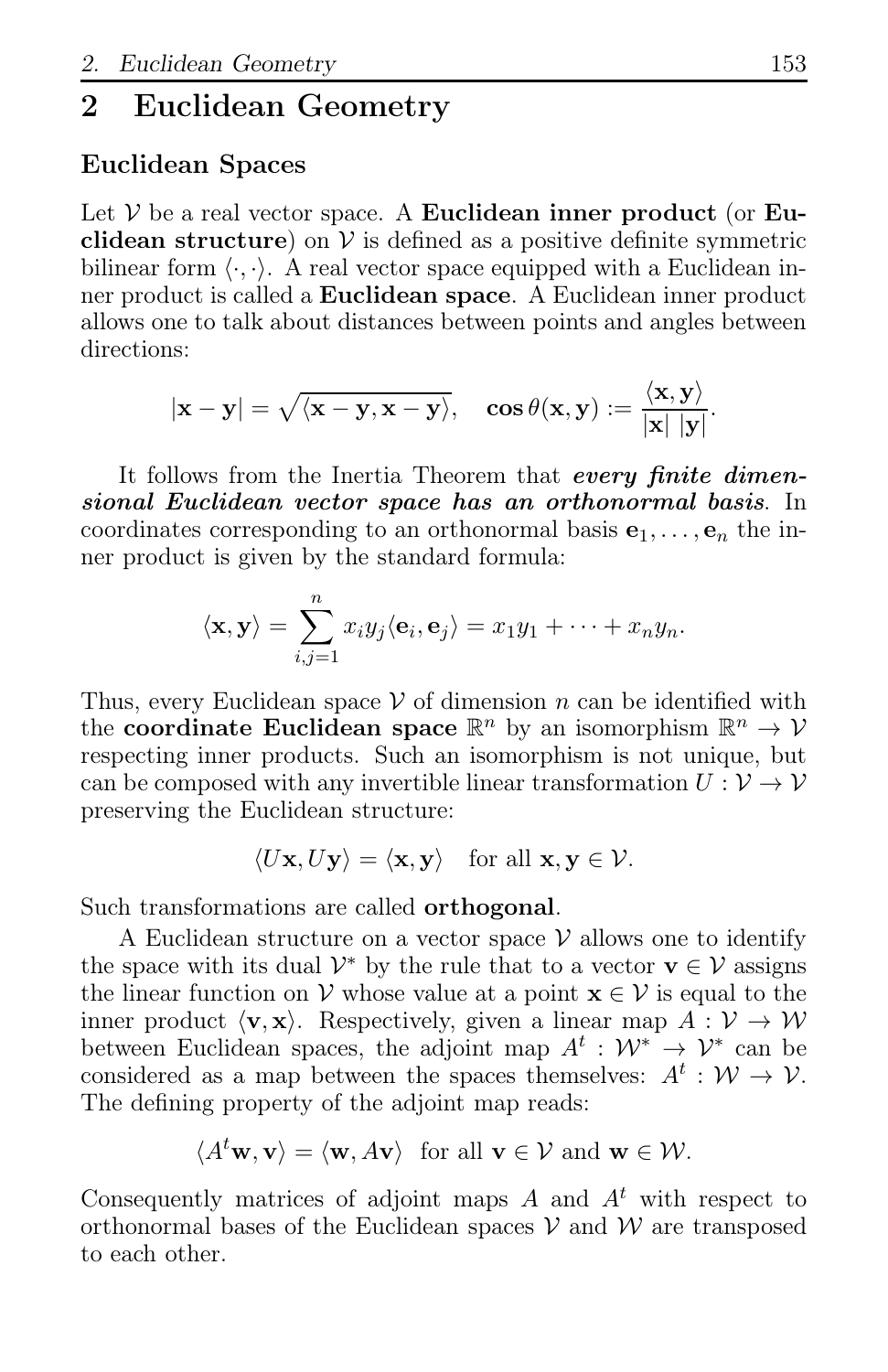As in the case of Hermitian spaces, one easily derives that a linear transformation  $U: V \to V$  is orthogonal if and only if  $U^{-1} = U^t$ . In the matrix form, the relation  $U^t U = I$  means that columns of U form an orthonormal set in the coordinate Euclidean space.

Our goal here is to develop the spectral theory for real normal **operators**, i.e. linear transformations  $A: V \rightarrow V$  on a Eucledean space commuting with their transposed operators:  $A<sup>t</sup>A = AA<sup>t</sup>$ . Symmetric  $(A^t = A)$ , anti-symmetric  $(A^t = -A)$ , and orthogonal transformations are examples of normal operators in Euclidean geometry.

The right way to proceed is to consider Euclidean geometry as Hermitian geometry, equipped with an additional, *real* structure, and apply the Spectral Theorem of Hermitian geometry to real normal operators extended to the complex space.

### EXERCISES

383. Prove the Cauchy-Schwartz inequality for Euclidean inner products:  $\langle x, y \rangle^2$  $\leq \langle \mathbf{x}, \mathbf{x} \rangle \langle \mathbf{y}, \mathbf{y} \rangle$ , strictly, unless x and y are proportional, and derive from this that the angle between non-zero vectors is well-defined.  $\frac{1}{4}$ 

384. For  $\mathbf{x}, \mathbf{y} \in \mathbb{R}^n$ , put  $\langle \mathbf{x}, \mathbf{x} \rangle = \sum_{i=1}^n 2x_i^2 - 2 \sum_{i=1}^{n-1} x_i x_{i+1}$ . Show that the corresponding symmetric bilinear form defines on  $\mathbb{R}^n$  a Euclidean structure, and find the angles between the standard coordinate axes in  $\mathbb{R}^n$ .  $\checkmark$ 

**385.** Prove that  $\langle \mathbf{x}, \mathbf{x} \rangle := 2 \sum_{i \leq j} x_i x_j$  defines in  $\mathbb{R}^n$  a Euclidean structure, find pairwise angles between the standard coordinate axes, and show that permutations of coordinates define orthogonal transformations.  $\frac{1}{2}$ 

**386.** In the standard Euclidean space  $\mathbb{R}^{n+1}$  with coordinates  $x_0, \ldots, x_n$ , consider the hyperplane H given by the equation  $x_0 + \cdots + x_n = 0$ . Find explicitly a basis  ${f_i}$  in H, in which the Euclidean structure has the same form as in the previous exercise, and then yet another basis  $\{h_i\}$  in which it has the same form as in the exercise preceding it.  $\checkmark$ 

**387.** Prove that if U is orthogonal, then det  $U = \pm 1$ .  $\frac{1}{2}$ 

388. Provide a geometric description of orthogonal transformations of the Euclidean plane. Which of them have determinant 1, and which  $-1$ ?

**389.** Prove that an  $n \times n$ -matrix U defines an orthogonal transformation in the standard Euclidean space  $\mathbb{R}^n$  if and only if the columns of U form an orthonormal basis.

390. Show that rows of an orthogonal matrix form an orthonormal basis.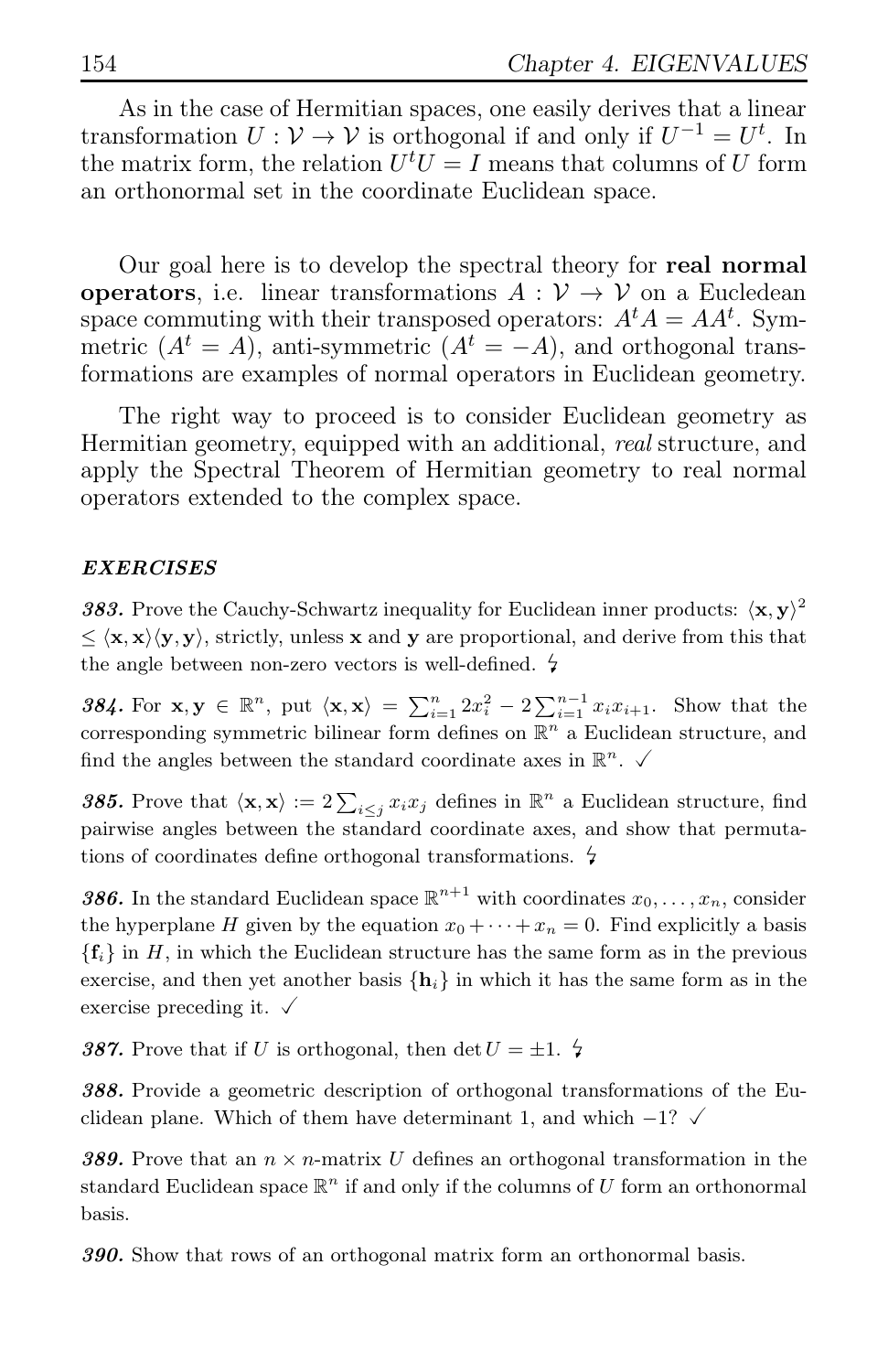# Complexification

Since  $\mathbb{R} \subset \mathbb{C}$ , every complex vector space can be considered as a real vector space simply by "forgetting" that one can multiply by non-real scalars. This operation is called realification; applied to a C-vector space  $\mathcal{V}$ , it produces an R-vector space, denoted  $\mathcal{V}^{\mathbb{R}}$ , of real dimension twice the complex dimension of  $\mathcal V$ .

In the reverse direction, to a real vector space  $V$  one can associate a complex vector space,  $\mathcal{V}^{\mathfrak{C}}$ , called the **complexification** of  $\mathcal{V}$ . As a real vector space, it is the direct sum of two copies of  $\mathcal V$ :

$$
\mathcal{V}^{\mathbb{C}}:=\{(\mathbf{x},\mathbf{y})\,\,|\,\,\mathbf{x},\mathbf{y}\in\mathcal{V}\}.
$$

Thus, the addition is performed componentwise, while the multiplication by complex scalars  $\alpha + i\beta$  is introduced with the thought in mind that  $(\mathbf{x}, \mathbf{y})$  stands for  $\mathbf{x} + i\mathbf{y}$ :

$$
(\alpha + i\beta)(\mathbf{x}, \mathbf{y}) := (\alpha \mathbf{x} - \beta \mathbf{y}, \beta \mathbf{x} + \alpha \mathbf{y}).
$$

This results in a  $\mathbb{C}\text{-vector space } \mathcal{V}^{\mathbb{C}}$  whose complex dimension equals the real dimension of  $\nu$ .

Example. 
$$
(\mathbb{R}^n)^{\mathbb{C}} = \mathbb{C}^n = {\mathbf{x} + i\mathbf{y} \mid \mathbf{x}, \mathbf{y} \in \mathbb{R}^n}.
$$

A productive viewpoint on the complexification  $\mathcal{V}^{\mathbb{C}}$  is that it is a complex vector space with an *additional structure* that "remembers" that the space was constructed from a real one. This additional structure is the operation of **complex conjugation**  $(x, y) \mapsto (x, -y)$ .

The operation in itself is a map  $\sigma : \mathcal{V}^{\mathbb{C}} \to \mathcal{V}^{\mathbb{C}}$ , satisfying  $\sigma^2 = id$ , which is **anti-linear** over C. The latter means that  $\sigma(\lambda z) = \bar{\lambda}\sigma(z)$ for all  $\lambda \in \mathbb{C}$  and all  $\mathbf{z} \in \mathcal{V}^{\mathbb{C}}$ . In other words,  $\sigma$  is R-linear, but anti-commutes with multiplication by i:  $\sigma(i\mathbf{z}) = -i\sigma(\mathbf{z})$ .

Conversely, let  $W$  be a complex vector space equipped with an anti-linear operator whose square is the identity<sup>4</sup>:

$$
\sigma: \mathcal{W} \to \mathcal{W}, \quad \sigma^2 = \text{id}, \quad \sigma(\lambda \mathbf{z}) = \bar{\lambda} \sigma(\mathbf{z}) \quad \text{for all } \lambda \in \mathbb{C}, \ \mathbf{z} \in \mathcal{W}.
$$

Let  $V$  denote the *real* subspace in  $W$  that consists of all  $\sigma$ -invariant vectors. We claim that  $W$  is canonically identified with the complexification of  $V: W = V^{\mathbb{C}}$ . Indeed, every vector  $z \in W$ is uniquely written as the sum of  $\sigma$ -invariant and  $\sigma$ -anti-invariant vectors:

$$
\mathbf{z} = \frac{1}{2}(\mathbf{z} + \sigma \mathbf{z}) + \frac{1}{2}(\mathbf{z} - \sigma \mathbf{z}).
$$

<sup>&</sup>lt;sup>4</sup>Any transformation whose square is the identity is called an **involution**.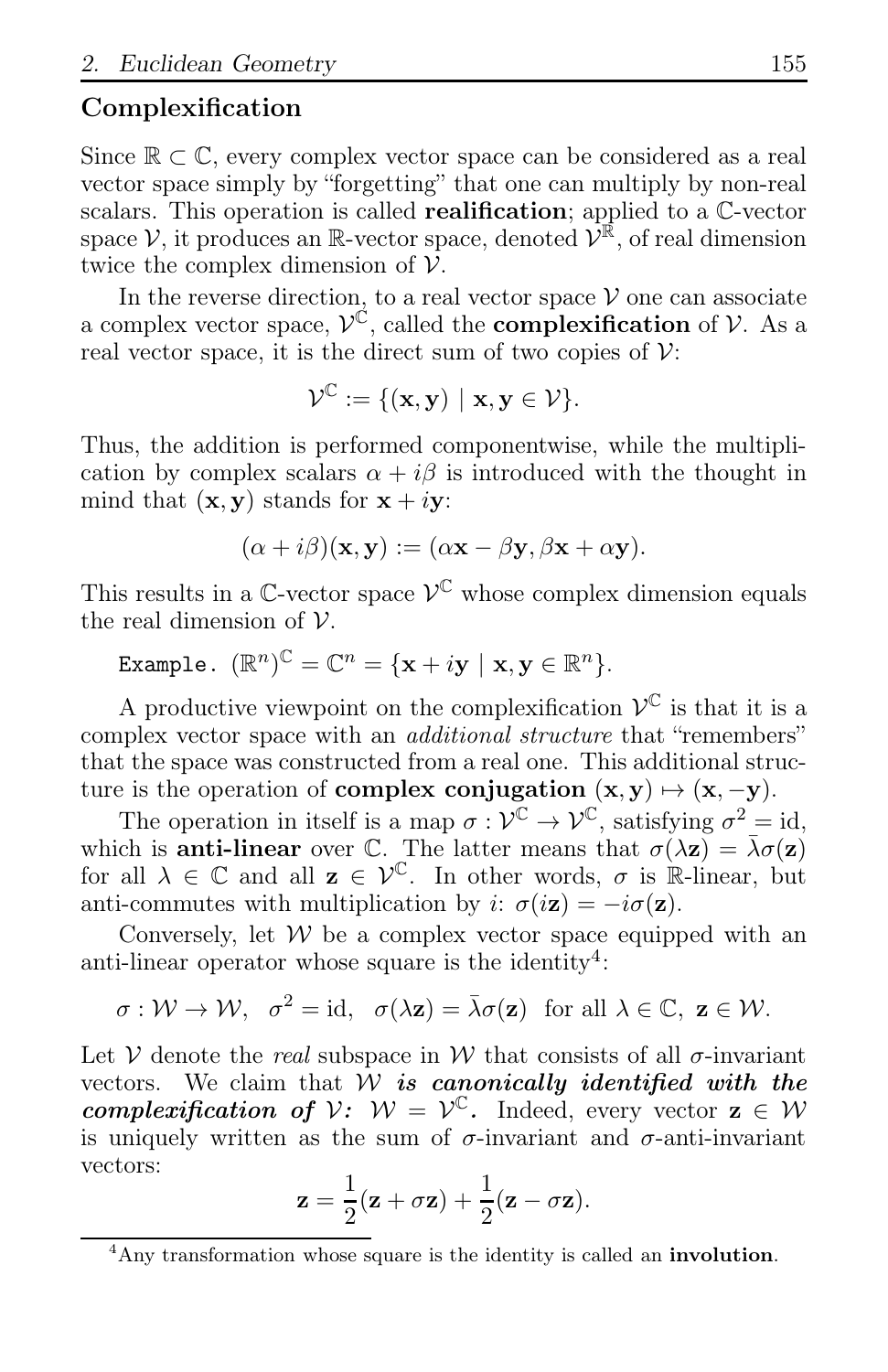Since  $\sigma i = -i\sigma$ , multiplication by i transforms  $\sigma$ -invariant vectors to σ-anti-invariant ones, and *vice versa*. Thus, W as a real space is the direct sum  $V \oplus (iV) = {\mathbf{x} + i\mathbf{y} | \mathbf{x}, \mathbf{y} \in V}$ , where multiplication by i acts in the required for the complexification fashion:  $i(\mathbf{x} + i\mathbf{y}) =$  $-\mathbf{y} + i\mathbf{x}$ .

The construction of complexification and its abstract description in terms of the complex conjugation operator  $\sigma$  are the tools that allow one to carry over results about complex vector spaces to real vector spaces. The idea is to consider real objects as complex ones *invariant* under the complex conjugation  $\sigma$ , and apply (or improve) theorems of complex linear algebra in a way that would *respect*  $\sigma$ .

Example. A real matrix can be considered as a complex one. This way an R-linear map defines a C-linear map (on the complexified space). More abstractly, given an R-linear map  $A: V \to V$ , one can associate to it a C-linear map  $A^{\mathbb{C}} : \mathcal{V}^{\mathbb{C}} \to \mathcal{V}^{\mathbb{C}}$  by  $A^{\mathbb{C}}(\mathbf{x}, \mathbf{y}) :=$ (Ax, Ay). This map is *real* in the sense that it commutes with the complex conjugation:  $A^{\mathbb{C}}\sigma = \sigma A^{\mathbb{C}}$ .

*Vice versa*, let  $B : \mathcal{V}^{\mathbb{C}} \to \mathcal{V}^{\mathbb{C}}$  be a  $\mathbb{C}\text{-linear map}$  that commutes with  $\sigma: \sigma(Bz) = B\sigma(z)$  for all  $z \in \mathcal{V}^{\mathbb{C}}$ . When  $\sigma(z) = \pm z$ , we find  $\sigma(Bz) = \pm Bz$ , i.e. the subspaces V and iV of real and imaginary vectors are  $B$ -invariant. Moreover, since  $B$  is  $\mathbb{C}$ -linear, we find that for  $\mathbf{x}, \mathbf{y} \in \mathcal{V}$ ,  $B(\mathbf{x} + i\mathbf{y}) = B\mathbf{x} + iB\mathbf{y}$ . Thus  $B = A^{\mathbb{C}}$  where the linear operator  $A: \mathcal{V} \to \mathcal{V}$  is obtained by restricting B to V.

Our nearest goal is to obtain real analogues of the Spectral Theorem and its corollaries. One way to do it is to combine corresponding complex results with complexification. Let  $V$  be a Euclidean space. We extend the inner product to the complexification  $\mathcal{V}^{\mathbb{C}}$  in such a way that it becomes an Hermitian inner product. Namely, for all  $\mathbf{x}, \mathbf{y}, \mathbf{x}', \mathbf{y}' \in \mathcal{V}$ , put

$$
\langle \mathbf{x} + i\mathbf{y}, \mathbf{x}' + i\mathbf{y}' \rangle = \langle \mathbf{x}, \mathbf{x}' \rangle + \langle \mathbf{y}, \mathbf{y}' \rangle + i \langle \mathbf{x}, \mathbf{y}' \rangle - i \langle \mathbf{y}, \mathbf{x}' \rangle.
$$

It it straightforward to check that this form on  $\mathcal{V}^{\mathbb{C}}$  is sesquilinear and Hermitian symmetric. It is positive definite since  $\langle \mathbf{x} + i\mathbf{y}, \mathbf{x} + i\mathbf{y} \rangle =$  $|\mathbf{x}|^2 + |\mathbf{y}|^2$ . Note that changing the signs of **y** and **y'** preserves the real part and reverses the imaginary part of the form. In other words, for all  $z, w \in \mathcal{V}^{\mathbb{C}}$ , we have:

$$
\langle \sigma(\mathbf{z}), \sigma(\mathbf{w}) \rangle = \overline{\langle \mathbf{z}, \mathbf{w} \rangle} \ (= \langle \mathbf{w}, \mathbf{z} \rangle).
$$

This identity expresses the fact that the Hermitian structure of  $\mathcal{V}^{\mathbb{C}}$ came from a Euclidean structure on  $\mathcal{V}$ . When  $A: \mathcal{V}^{\mathbb{C}} \to \mathcal{V}^{\mathbb{C}}$  is a *real*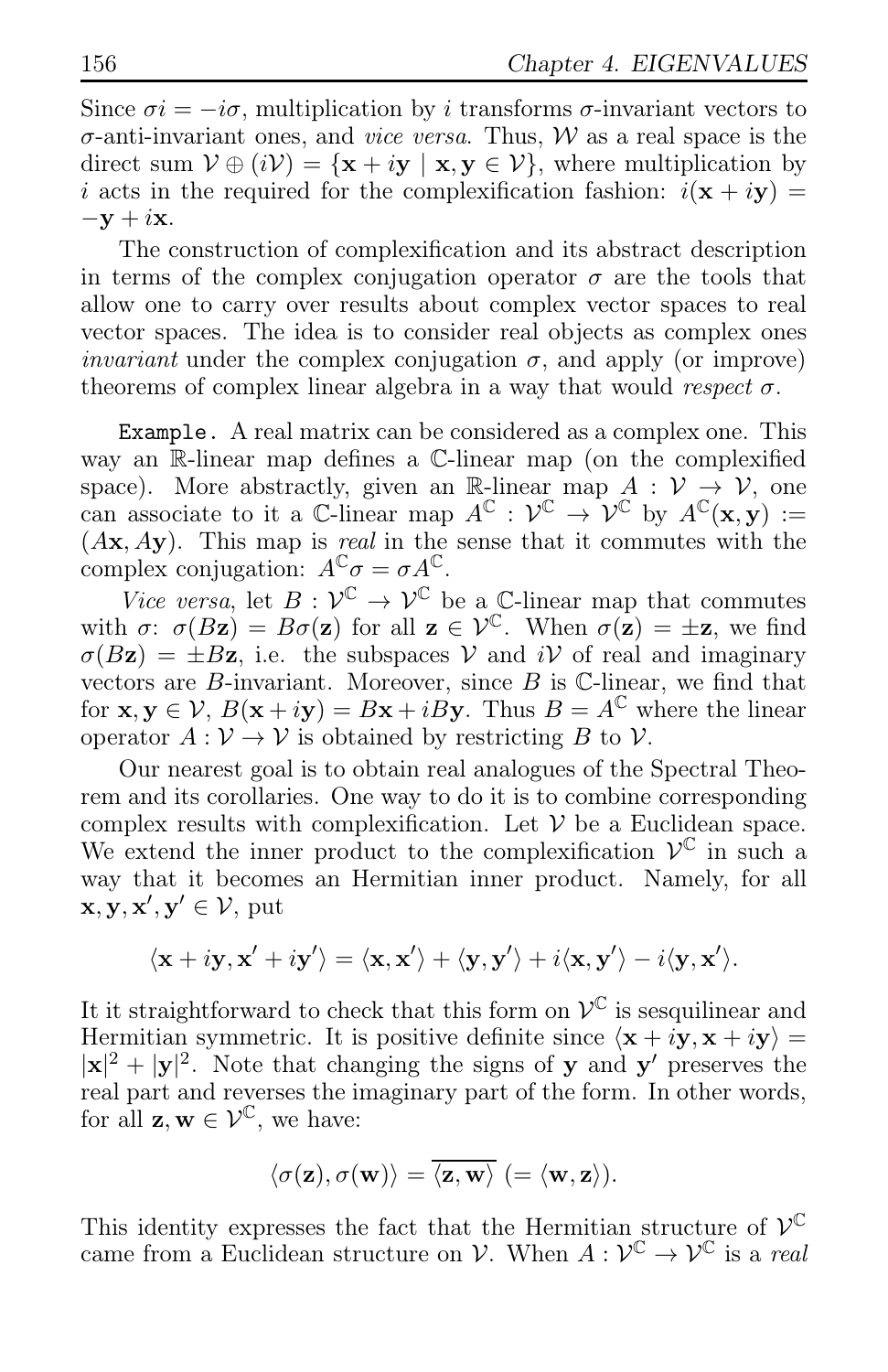operator, i.e.  $\sigma A \sigma = A$ , the Hermitian adjoint operator  $A^{\dagger}$  is also real.<sup>5</sup> Indeed, since  $\sigma^2 = id$ , we find that for all  $z, w \in \mathcal{V}^{\mathbb{C}}$ 

$$
\langle \sigma A^{\dagger} \sigma \mathbf{z}, \mathbf{w} \rangle = \langle \sigma \mathbf{w}, A^{\dagger} \sigma \mathbf{z} \rangle = \langle A \sigma \mathbf{w}, \sigma \mathbf{z} \rangle = \langle \sigma A \mathbf{w}, \sigma \mathbf{z} \rangle = \langle \mathbf{z}, A \mathbf{w} \rangle,
$$

i.e.  $\sigma A^{\dagger} \sigma = A^{\dagger}$ . In particular, complexifications of orthogonal  $(U^{-1} = U^t)$ , symmetric  $(A^t = A)$ , anti-symmetric  $(A^t = -A)$ , normal  $(A<sup>t</sup>A = AA<sup>t</sup>)$  operators in a Euclidean space are respectively unitary, Hermitian, anti-Hermitian, normal operators on the complexified space, commuting with the complex conjugation.

### EXERCISES

391. Consider  $\mathbb{C}^n$  as a real vector space, and describe its complexification.

392. Let  $\sigma$  be the complex conjugation operator on  $\mathbb{C}^n$ . Consider  $\mathbb{C}^n$  as a real vector space. Show that  $\sigma$  is symmetric and orthogonal.

393. On the complex line  $\mathbb{C}^1$ , find all involutions  $\sigma$  anti-commuting with the multiplication by i:  $\sigma i = -i\sigma$ .

394. Let  $\sigma$  be an involution on a complex vector space W. Considering W as a real vector space, find eigenvalues of  $\sigma$  and describe the corresponding eigenspaces.  $\sqrt{ }$ 

### The Real Spectral Theorem

Theorem. Let  $V$  be a Euclidean space, and  $A: V \rightarrow V$  a normal operator. Then in the complexification  $\mathcal{V}^{\mathbb{C}}$ , there exists an orthonormal basis of eigenvectors of  $A^{\mathbb{C}}$  which is invariant under complex conjugation and such that the eigenvalues corresponding to conjugated eigenvectors are conjugated.

Proof. Applying the complex Spectral Theorem to the normal operator  $B = A^{\mathbb{C}}$ , we obtain a decomposition of the complexified space  $\mathcal{V}^{\mathbb{C}}$  into a direct orthogonal sum of eigenspaces  $\mathcal{W}_1, \ldots, \mathcal{W}_r$ of B corresponding to distinct complex eigenvalues  $\lambda_1, \ldots, \lambda_r$ . Note that if **v** is an eigenvector of B with an eigenvalue  $\mu$ , then  $B\sigma$ **v** =  $\sigma Bv = \sigma(\mu v) = \bar{\mu} \sigma v$ , i.e.  $\sigma v$  is an eigenvector of B with the conjugate eigenvalue  $\bar{\mu}$ . This shows that if  $\lambda_i$  is a non-real eigenvalue, then its conjugate  $\bar{\lambda}_i$  is also one of the eigenvalues of B (say,  $\lambda_j$ ), and the corresponding eigenspaces are conjugated:  $\sigma(\mathcal{W}_i) = \mathcal{W}_i$ . By the

 $5$ This is obvious in the matrix form: In a real orthonormal basis of  $V$  (which is a complex orthonormal basis of  $V^{\mathbb{C}}$ ) A has a real matrix, so that  $A^{\dagger} = A^t$ . Here we argue the "hard way" in order to illustrate how various aspects of  $\sigma$ -invariance fit together.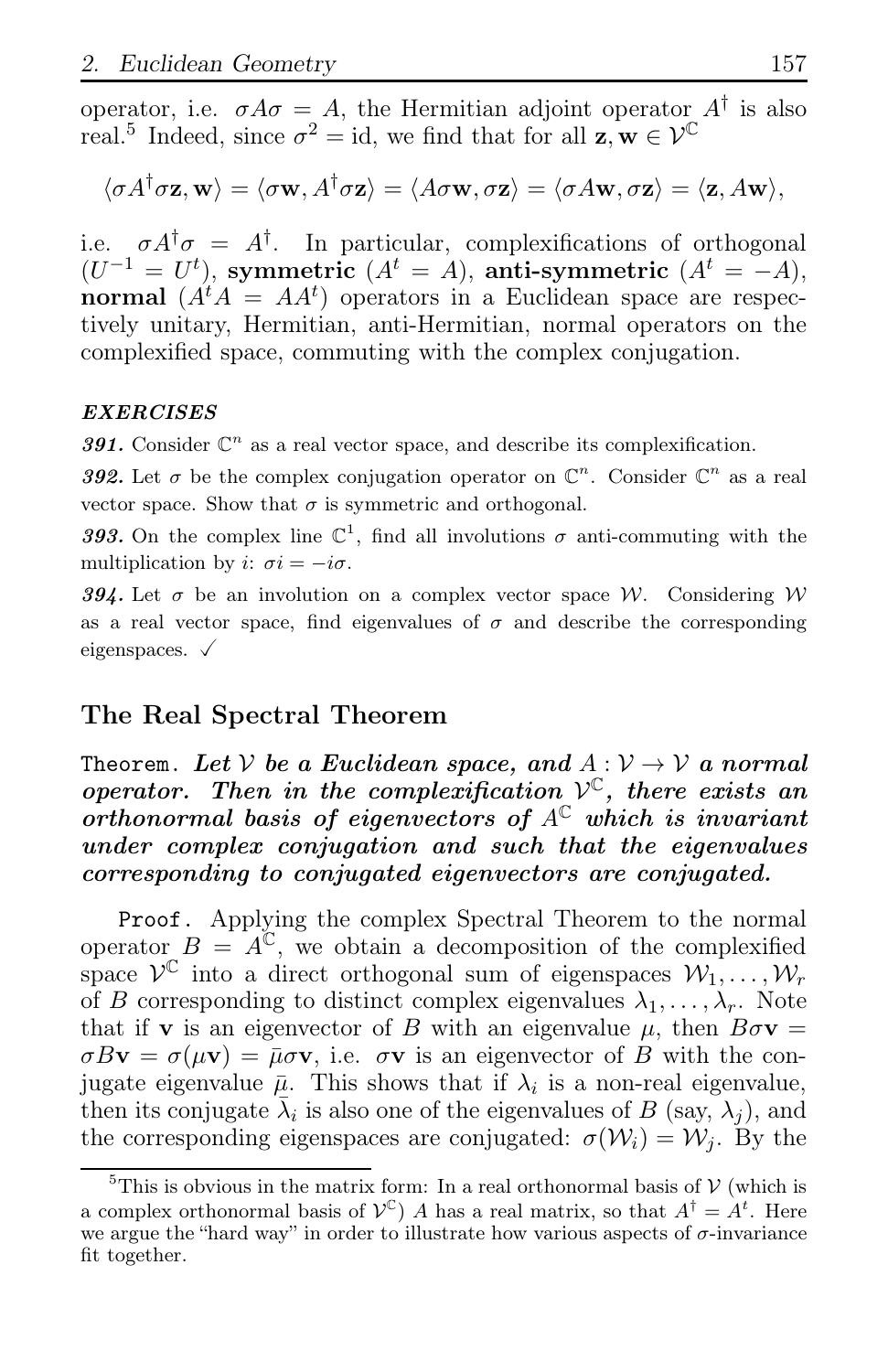same token, if  $\lambda_k$  is real, then  $\sigma(\mathcal{W}_k) = \mathcal{W}_k$ . This last equality means that  $W_k$  itself is the complexification of a real space, namely of the σ-invariant part of W<sub>k</sub>. It coincides with the space Ker( $\lambda_k I - A$ ) ⊂ V of real eigenvectors of A with the eigenvalue  $\lambda_k$ . Thus, to construct a required orthonormal basis, we take: for each real eigenspace  $\mathcal{W}_k$ , a Euclidean orthonormal basis in the corresponding real eigenspace, and for each pair  $W_i, W_j$  of complex conjugate eigenspaces, an Hermitian orthonormal basis  $\{f_\alpha\}$  in  $\mathcal{W}_i$  and the conjugate basis  $\{\sigma(f_\alpha)\}\$ in  $W_i = \sigma(W_i)$ . The vectors of all these bases altogether form an orthonormal basis of  $\mathcal{V}^{\mathbb{C}}$  satisfying our requirements.  $\Box$ 

Example 1. Identify  $\mathbb C$  with the Euclidean plane  $\mathbb R^2$  in the usual way, and consider the operator  $(x + iy) \mapsto (\alpha + i\beta)(x + iy)$  of multiplication by given complex number  $\alpha + i\beta$ . In the basis 1, i, it has the matrix

$$
A = \left[ \begin{array}{cc} \alpha & -\beta \\ \beta & \alpha \end{array} \right].
$$

Since  $A^t$  represents multiplication by  $\alpha - i\beta$ , it commutes with A. Therefore A is normal. It is straightforward to check that

$$
\mathbf{z} = \frac{1}{\sqrt{2}} \begin{bmatrix} 1 \\ -i \end{bmatrix} \text{ and } \bar{\mathbf{z}} = \frac{1}{\sqrt{2}} \begin{bmatrix} 1 \\ i \end{bmatrix}
$$

are complex eigenvectors of A with the eigenvalues  $\alpha + i\beta$  and  $\alpha - i\beta$ respectively, and form an Hermitian orthonormal basis in  $(\mathbb{R}^2)^{\mathbb{C}}$ .

Example 2. If A is a linear transformation in  $\mathbb{R}^n$ , and  $\lambda_0$  is a non-real root of its characteristic polynomial det( $\lambda I - A$ ), then the system of linear equations  $A\mathbf{z} = \lambda_0\mathbf{z}$  has non-trivial solutions, which cannot be real though. Let  $z = u + iv$  be a complex eigenvector of A with the eigenvalue  $\lambda_0 = \alpha + i\beta$ . Then  $\sigma z = u - i v$  is an eigenvector of A with the eigenvalue  $\bar{\lambda}_0 = \alpha - i\beta$ . Since  $\lambda_0 \neq \bar{\lambda}_0$ , the vectors z and  $\sigma z$  are linearly independent over  $\mathbb{C}$ , and hence the real vectors u and v must be linearly independent over R. Consider the plane  $Span(\mathbf{u}, \mathbf{v}) \subset \mathbb{R}^n$ . Since

$$
A(\mathbf{u} - i\mathbf{v}) = (\alpha - i\beta)(\mathbf{u} - i\mathbf{v}) = (\alpha \mathbf{u} - \beta \mathbf{v}) - i(\beta \mathbf{u} + \alpha \mathbf{v}),
$$

we conclude that A preserves this plane and in the basis  $\mathbf{u}, -\mathbf{v}$  in it (note the sign change!) acts by the matrix  $\begin{bmatrix} \alpha & -\beta \\ \beta & \alpha \end{bmatrix}$ . If we assume in addition that  $A$  is normal (with respect to the standard Euclidean structure in  $\mathbb{R}^n$ ), then the eigenvectors **z** and  $\sigma$ **z** must be Hermitian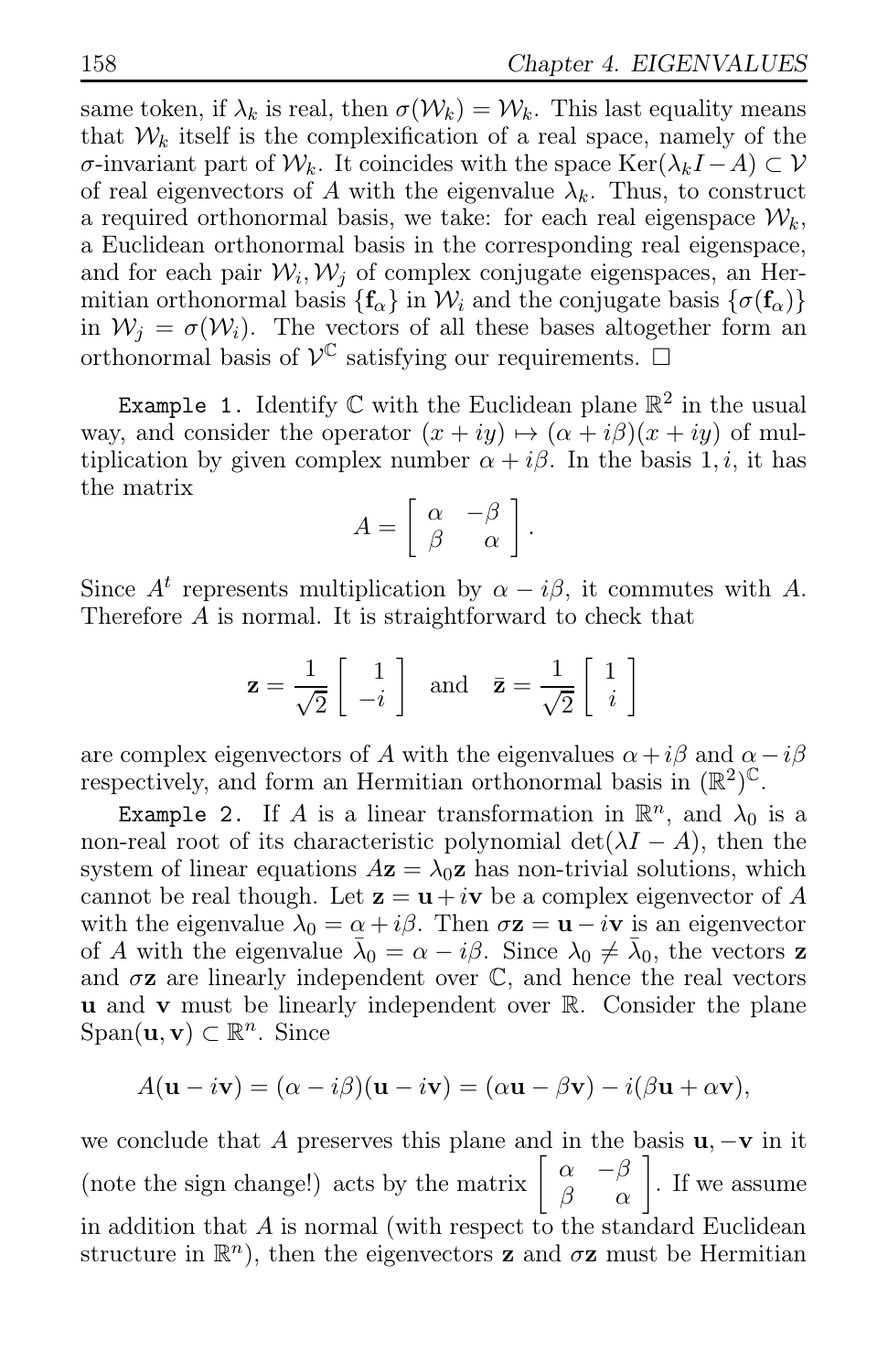orthogonal, i.e.

$$
\langle \mathbf{u} - i\mathbf{v}, \mathbf{u} + i\mathbf{v} \rangle = \langle \mathbf{u}, \mathbf{u} \rangle - \langle \mathbf{v}, \mathbf{v} \rangle + 2i \langle \mathbf{u}, \mathbf{v} \rangle = 0.
$$

We conclude that  $\langle \mathbf{u}, \mathbf{v} \rangle = 0$  and  $|\mathbf{u}|^2 - |\mathbf{v}|^2 = 0$ , i.e. **u** and **v** are orthogonal and have the same length. Normalizing the length to 1, we obtain an orthonormal basis of the A-invariant plane, in which the transformation A acts as in Example 1. The geometry of this transformation is known to us from studying the geometry of complex numbers: It is the composition of the rotation through the angle  $arg(\lambda_0)$  with the expansion by the factor  $|\lambda_0|$ . We will call such a transformation of the Euclidean plane a complex multiplication or multiplication by a complex scalar,  $\lambda_0$ .

Corollary 1. Given a normal operator on a Euclidean space, the space can be represented as a direct orthogonal sum of invariant lines and planes, on each of which the transformation acts as multiplication by a real or complex scalar respectively.

Corollary 2. A transformation in a Euclidean space is orthogonal if and only if the space can be represented as the direct orthogonal sum of invariant lines and planes on each of which the transformation acts as multiplication by  $\pm 1$  and rotation respectively.

Corollary 3. In a Euclidean space, every symmetric operator has an orthonormal basis of eigenvectors.

Corollary 4. Every quadratic form in a Euclidean space of dimension n can be transformed by an orthogonal change of coordinates to exactly one of the normal forms:

$$
\lambda_1 x_1^2 + \dots + \lambda_n x_n^2, \quad \lambda_1 \ge \dots \ge \lambda_n.
$$

Corollary 5. In a Euclidean space of dimension  $n$ , every anti-symmetric bilinear form can be transformed by an orthogonal change of coordinates to exactly one of the normal forms

$$
\langle \mathbf{x}, \mathbf{y} \rangle = \sum_{i=1}^r \omega_i (x_{2i-1}y_{2i} - x_{2i}y_{2i-1}), \quad \omega_1 \ge \cdots \ge \omega_r > 0, \quad 2r \le n.
$$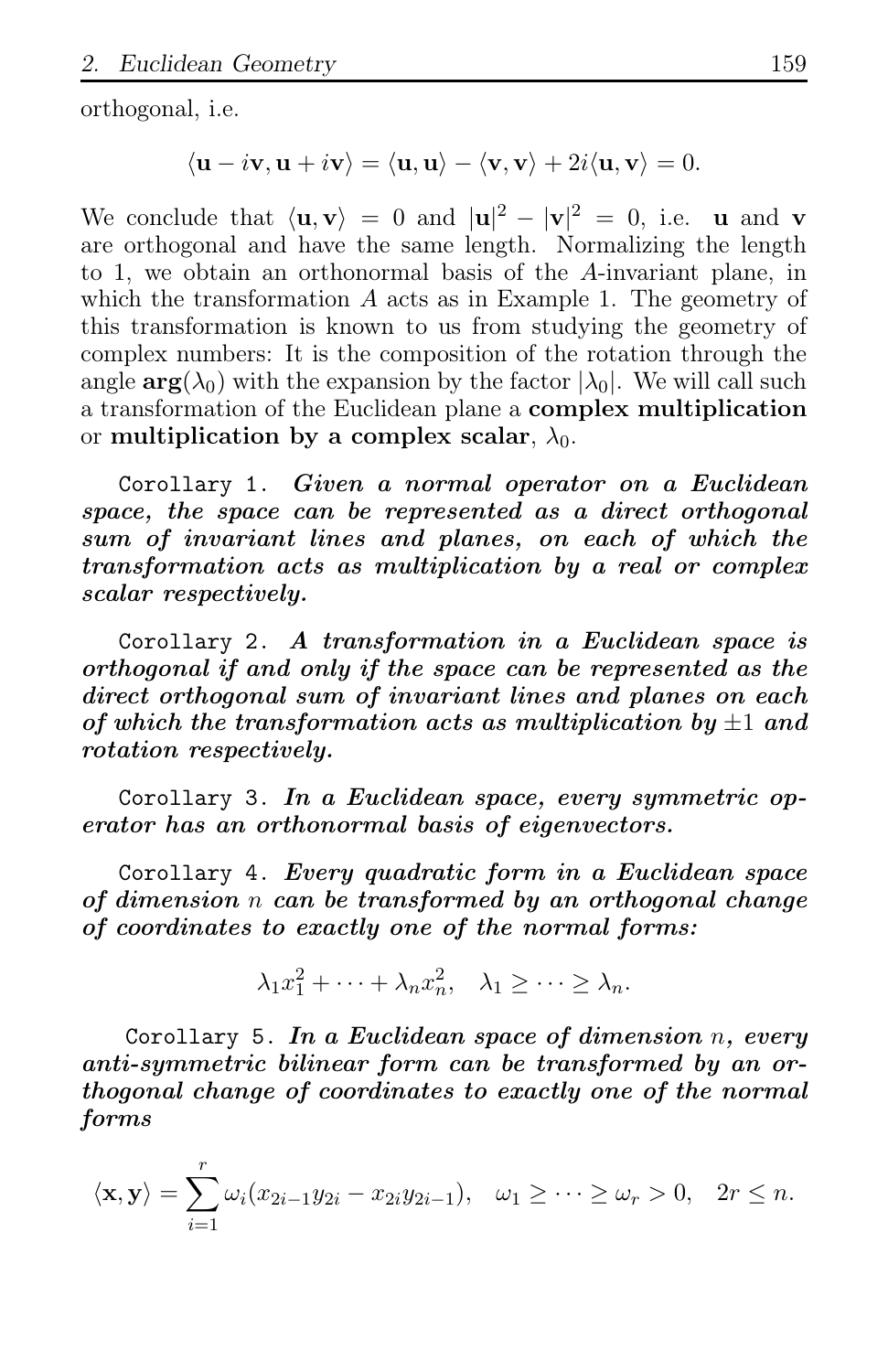Corollary 6. Every real normal matrix  $A$  can be written in the form  $A = U^t MU$  where U is an orthogonal matrix, and M is block-diagonal matrix with each block either of size 1, or of size 2 of the form  $\begin{bmatrix} \alpha & -\beta \\ \beta & \alpha \end{bmatrix}$ , where  $\beta > 0$ .

If  $A$  is symmetric, then only blocks of size 1 are present  $(i.e. M is diagonal).$ 

If  $A$  is anti-symmetric, then blocks of size 1 are zero, and of size 2 are of the form  $\begin{bmatrix} 0 & -\omega \\ 0 & 0 \end{bmatrix}$  $\omega = 0$  $\Big]$  , where  $\omega > 0$  .

If A is orthogonal, then all blocks of size 1 are equal to  $\pm 1$ , and blocks of size 2 have the form  $\begin{bmatrix} \cos \theta & -\sin \theta \\ \sin \theta & \cos \theta \end{bmatrix}$  $\sin \theta \qquad \cos \theta$  $\big],\ where$  $0 < \theta < \pi$ .

### EXERCISES

395. Prove that an operator on a Euclidean vector space is normal if and only if it is the sum of commuting symmetric and anti-symmetric operators.

**396.** Prove that in the complexification  $(\mathbb{R}^2)^C$  of a Euclidean plane, all rotations of  $\mathbb{R}^2$  have a common basis of eigenvectors, and find these eigenvectors.  $\sharp$ 

397. Prove that an orthogonal transformation in  $\mathbb{R}^3$  is either the rotation through an angle  $\theta$ ,  $0 \le \theta \le \pi$ , about some axis, or the composition of such a rotation with the reflection about the plane perpendicular to the axis.

398. Find an orthonormal basis in  $\mathbb{C}^n$  in which the transformation defined by the cyclic permutation of coordinates:  $(z_1, z_2, \ldots, z_n) \mapsto (z_2, \ldots, z_n, z_1)$  is diagonal.

**399.** In the coordinate Euclidean space  $\mathbb{R}^n$  with  $n \leq 4$ , find real and complex normal forms of orthogonal transformations defined by various permutations of coordinates.

400. Transform to normal forms by orthogonal transformations:

(a) 
$$
x_1x_2 + x_3x_4
$$
, (b)  $2x_1^2 - 4x_1x_2 + x_2^2 - 4x_2x_3$ ,  
(c)  $5x_1^2 + 6x_2^2 + 4x_3^2 - 4x_1x_2 - 4x_1x_3$ .

401. Show that any anti-symmetric bilinear form on  $\mathbb{R}^2$  is proportional to

$$
\det[\mathbf{x},\mathbf{y}]=\left|\begin{array}{cc}x_1&x_2\\y_1&y_2\end{array}\right|=x_1y_2-x_2y_1.
$$

Find the operator corresponding to this form, its complex eigenvalues and eigenvectors.  $\checkmark$ 

402. In Euclidean spaces, classify all operators which are both orthogonal and anti-symmetric.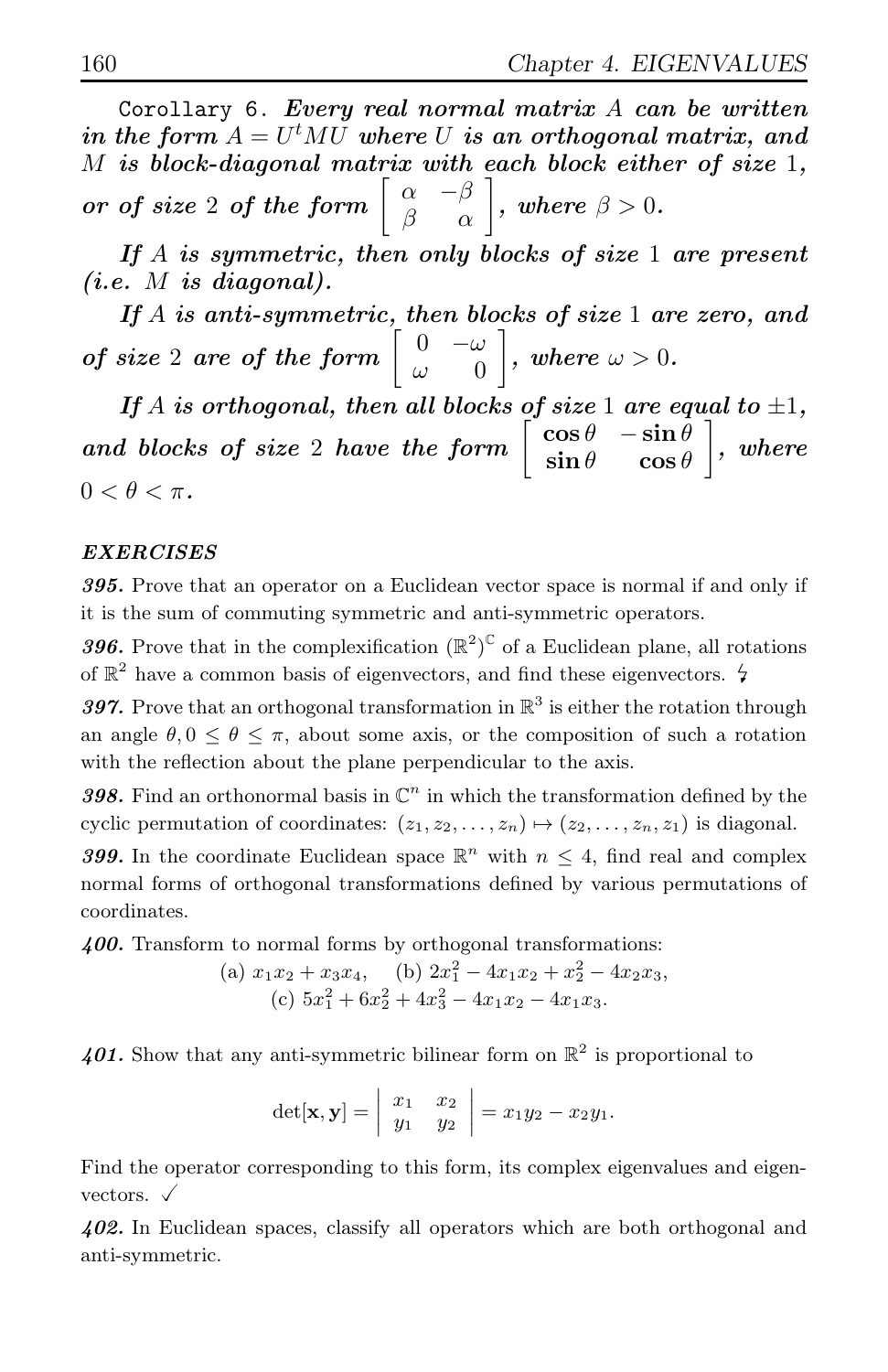403. Recal that a biliniar form on  $V$  is called **non-dedgenerate** if the corresponding linear map  $V \to V^*$  is an isomorphism, and **degenerate** otherwise. Prove that all non-degenerate anti-symetric bilinear forms on  $\mathbb{R}^{2n}$  are equivalent to each other, and that all antisymmetric bilinear forms on  $\mathbb{R}^{2n+1}$  are degenerate.

 $404.$  Derive Corollaries  $1 - 6$  from the Real Spectral Theorem.

405. Let U and V be two subspaces of dimension 2 in the Euclidean 4-space. Consider the map  $T: \mathcal{V} \to \mathcal{V}$  defined as the composition:  $\mathcal{V} \subset \mathbb{R}^4 \to \mathcal{U} \subset \mathbb{R}^4 \to \mathcal{V}$ , where the arrows are the orthogonal projections to  $\mathcal U$  and  $\mathcal V$  respectively. Prove that T is positive, and that its eigenvalues have the form  $\cos \phi$ ,  $\cos \psi$  where  $\phi$ ,  $\psi$ are certain angles,  $0 \leq \phi, \psi \leq \pi/2$ .

406. Solve Gelfand's problem: In the Euclidean 4-space, classify pairs of planes passing through the origin up to orthogonal transformations of the space.  $\frac{1}{4}$ 

### Courant–Fischer's Minimax Principle

One of the consequences (equivalent to Corollary 4) of the Real Spectral Theorem is that a pair  $(Q, S)$  of quadratic forms in  $\mathbb{R}^n$ , of which the first one is positive definite, can be transformed by a linear change of coordinates to the normal form:

$$
Q = x_1^2 + \dots + x_n^2, \quad S = \lambda_1 x_1^2 + \dots + \lambda_n x_n^2, \quad \lambda_1 \ge \dots \ge \lambda_n.
$$

The eigenvalues  $\lambda_1 \geq \cdots \geq \lambda_n$  form the **spectrum** of the pair  $(Q, S)$ . The following result gives a coordinate-free, geometric description of the spectrum (and thus implies the Orthogonal Diagonalization Theorem as it was stated in the Introduction).

Theorem. The  $k$ -th greatest spectral number is given by

$$
\lambda_k = \max_{\mathcal{W}: \dim \mathcal{W}=k} \ \min_{\mathbf{x} \in \mathcal{W} - \mathbf{0}} \frac{S(\mathbf{x})}{Q(\mathbf{x})},
$$

where the maximum is taken over all k-dimensional subspaces  $W \subset \mathbb{R}^n$ , and the minimum over all non-zero vectors in the subspace.

**Proof.** When W is given by the equations  $x_{k+1} = \cdots = x_n = 0$ , the minimal ratio  $S(\mathbf{x})/Q(\mathbf{x})$  (achieved on vectors proportional to  $\mathbf{e}_k$ ) is equal to  $\lambda_k$  because

$$
\lambda_1 x_1^2 + \dots + \lambda_k x_k^2 \ge \lambda_k (x_1^2 + \dots + x_k^2) \text{ when } \lambda_1 \ge \dots \ge \lambda_k.
$$

Therefore it suffices to prove for every other k-dimensional subspace W the minimal ratio cannot be greater than  $\lambda_k$ . For this, denote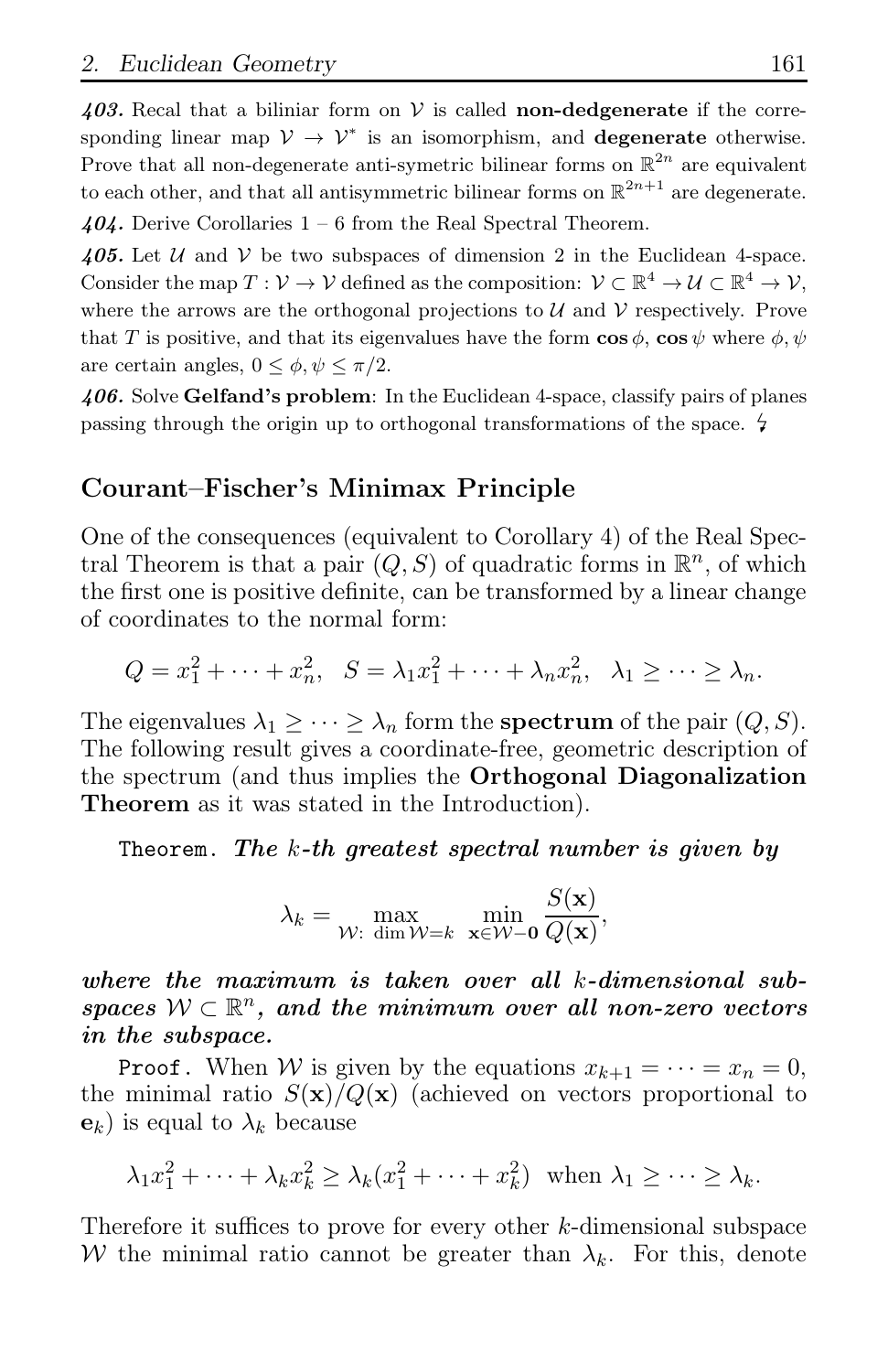by V the subspace of dimension  $n - k + 1$  given by the equations  $x_1 = \cdots = x_{k-1} = 0$ . Since  $\lambda_k \geq \cdots \geq \lambda_n$ , we have:

$$
\lambda_k x_k^2 + \dots + \lambda_n x_n^2 \leq \lambda_k (x_k^2 + \dots + x_n^2),
$$

i.e. for all non-zero vectors **x** in V the ratio  $S(\mathbf{x})/Q(\mathbf{x}) \leq \lambda_k$ . Now we invoke the dimension counting argument: dim  $W + \dim V = k +$  $(n-k+1) = n+1 > \dim \mathbb{R}^n$ , and conclude that W has a non-trivial intersection with  $\mathcal V$ . Let **x** be a non-zero vector in  $\mathcal W \cap \mathcal V$ . Then  $S(\mathbf{x})/Q(\mathbf{x}) \leq \lambda_k$ , and hence the minimum of the ratio  $S/Q$  on  $W - \mathbf{0}$ cannot exceed  $\lambda_k$ .  $\square$ 

Applying Theorem to the pair  $(Q, -S)$  we obtain yet another characterization of the spectrum:

$$
\lambda_k = \min_{\mathcal{W}: \dim \mathcal{W}=n-k+1} \ \max_{\mathbf{x} \in \mathcal{W}-\mathbf{0}} \frac{S(\mathbf{x})}{Q(\mathbf{x})}.
$$

Formulating some applications, we assume that the space  $\mathbb{R}^n$  is Euclidean, and refer to the spectrum of the pair  $(Q, S)$  where  $Q =$  $|x|^2$ , simply as the spectrum of S.

Corollary 1. When a quadratic form increases, its spectral numbers do not decrease: If  $S \leq S'$  then  $\lambda_k \leq \lambda'_k$  for all  $k=1,\ldots,n$ .

**Proof.** Indeed, since  $S/Q \leq S'/Q$ , the minimum of the ratio  $S/Q$  on every k-dimensional subspace W cannot exceed that of  $S'/Q$ , which in particular remains true for that  $W$  on which the maximum of  $S/Q$  equal to  $\lambda_k$  is achieved.

The following is known as Cauchy's interlacing theorem.

Corollary 2. Let  $\lambda_1 \geq \cdots \geq \lambda_n$  be the spectrum of a quadratic form S, and  $\lambda'_1 \geq \cdots \geq \lambda'_{n-1}$  be the spectrum of the quadratic form  $S'$  obtained by restricting  $S$  to a given hyperplane  $\mathbb{R}^{n-1} \subset \mathbb{R}^n$  passing through the origin. Then:

$$
\lambda_1 \geq \lambda'_1 \geq \lambda_2 \geq \lambda'_2 \geq \cdots \geq \lambda_{n-1} \geq \lambda'_{n-1} \geq \lambda_n.
$$

**Proof.** The maximum over all k-dimensional subspaces  $W$  cannot be smaller than the maximum (of the same quantities) over subspaces lying inside the hyperplane. This proves that  $\lambda_k \geq \lambda'_k$ . Applying the same argument to  $-S$  and subspaces of dimension  $n - k - 1$ , we conclude that  $-\lambda_{k+1} \geq -\lambda'_k$ .  $\Box$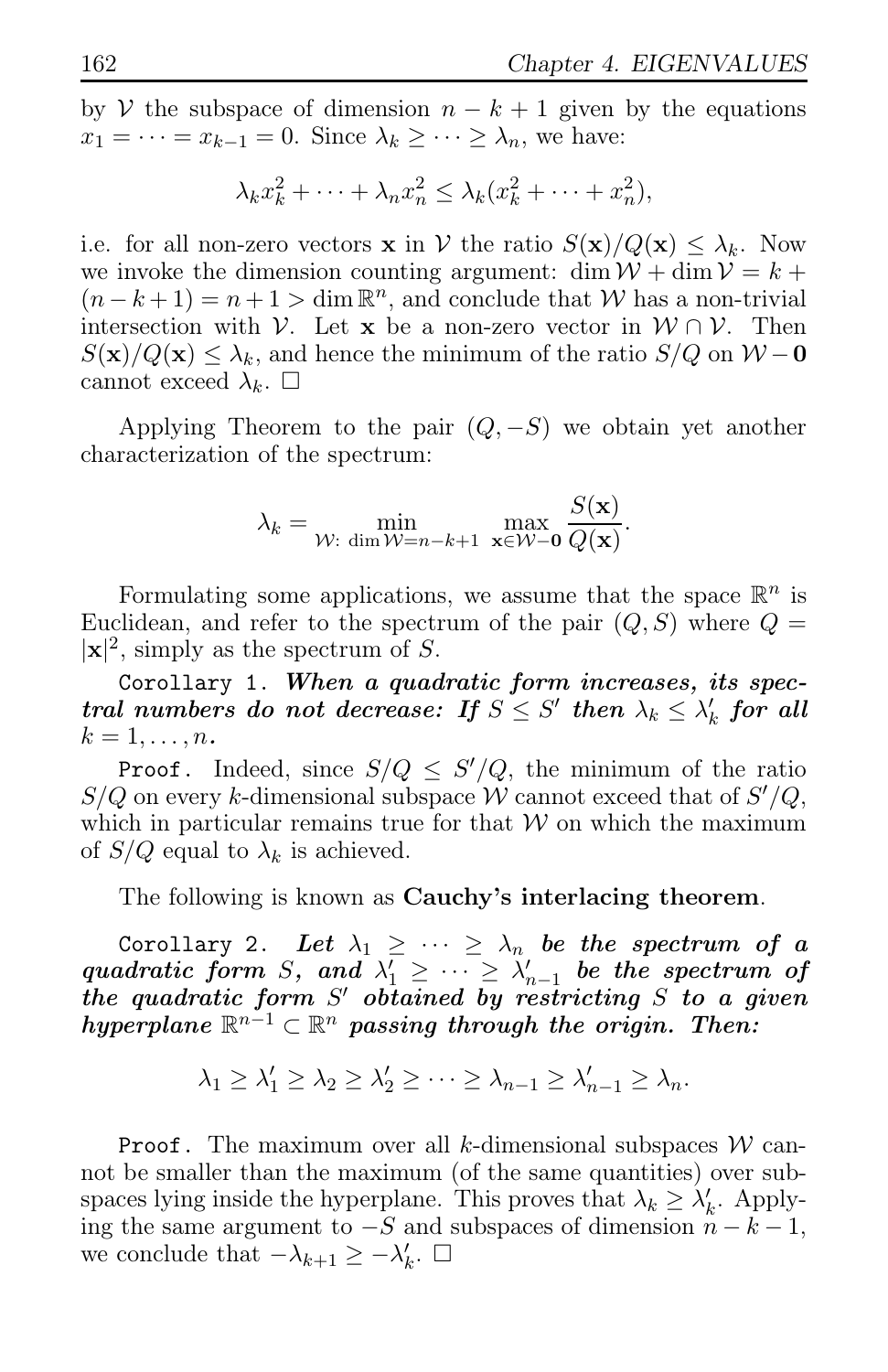An ellipsoid in a Euclidean space is defined as the level-1 set  $E = {\mathbf{x} | S(\mathbf{x}) = 1}$  of a positive definite quadratic form, S. It follows from the Spectral Theorem that every ellipsoid can be transformed by an orthogonal transformation to principal axes: a normal form

$$
\frac{x_1^2}{\alpha_1^2} + \dots + \frac{x_n^2}{\alpha_n^2} = 1, \quad 0 < \alpha_1 \leq \dots \leq \alpha_n.
$$

The vectors  $\mathbf{x} = \pm \alpha_k \mathbf{e}_k$  lie on the ellipsoid, and their lengths  $\alpha_k$  are called the semiaxes of  $E$ . They are related to the spectral numbers  $\lambda_1 \geq \cdots \geq \lambda_k > 0$  of the quadratic form by  $\alpha_k^{-1} = \sqrt{\lambda_k}$ . From Corollaries 1 and 2 respectively, we obtain:

*Given two concentric ellipsoids enclosing one another, the semiaxes of the inner ellipsoid do not exceed the corresponding semiaxes of the outer:*

If  $E' \subset E$ , then  $\alpha'_k \leq \alpha_k$  for all  $k = 1, \ldots, n$ .

*The semiaxes of a given ellipsoid are interlaced by the semiaxes of any section of it by a hyperplane passing through the center:*

 $I \circ E' = E \cap \mathbb{R}^{n-1}$ , then  $\alpha_k \leq \alpha'_k \leq \alpha_{k+1}$  for  $k = 1, ..., n-1$ .

### EXERCISES

407. Prove that every ellipsoid in  $\mathbb{R}^n$  has n pairwise perpendicular hyperplanes of bilateral symmetry.

408. Given an ellipsoid  $E \subset \mathbb{R}^3$ , find a plane passing through its center and intersecting E in a circle.  $\frac{1}{2}$ 

409. Formulate and prove counterparts of Courant–Fischer's minimax principle and Cauchy's interlacing theorem for Hermitian forms.

410. Prove that semiaxes  $\alpha_1 \leq \alpha_2 \leq \ldots$  of an ellipsoid in  $\mathbb{R}^n$  and semiaxes  $\alpha'_k \leq \alpha'_2 \leq \ldots$  of its section by a linear subspaces of codimension k are related by the inequalities:  $\alpha_i \leq \alpha'_i \leq \alpha_{i+k}, i = 1, \ldots, n-k.$ 

411. From the Real Spectral Theorem, derive the Orthogonal Diagonalization Theorem as it is formulated in the Introduction, i.e. for pairs of quadratic forms on  $\mathbb{R}^n$ , one of which is positive definite.<sup>2</sup>

# Small Oscillations

Let us consider the system of n identical masses  $m$  positioned at the vertices of a regular  $n$ -gon, which are cyclically connected by  $n$  identical elastic springs, and can oscillate in the direction perpendicular to the plane of the n-gon.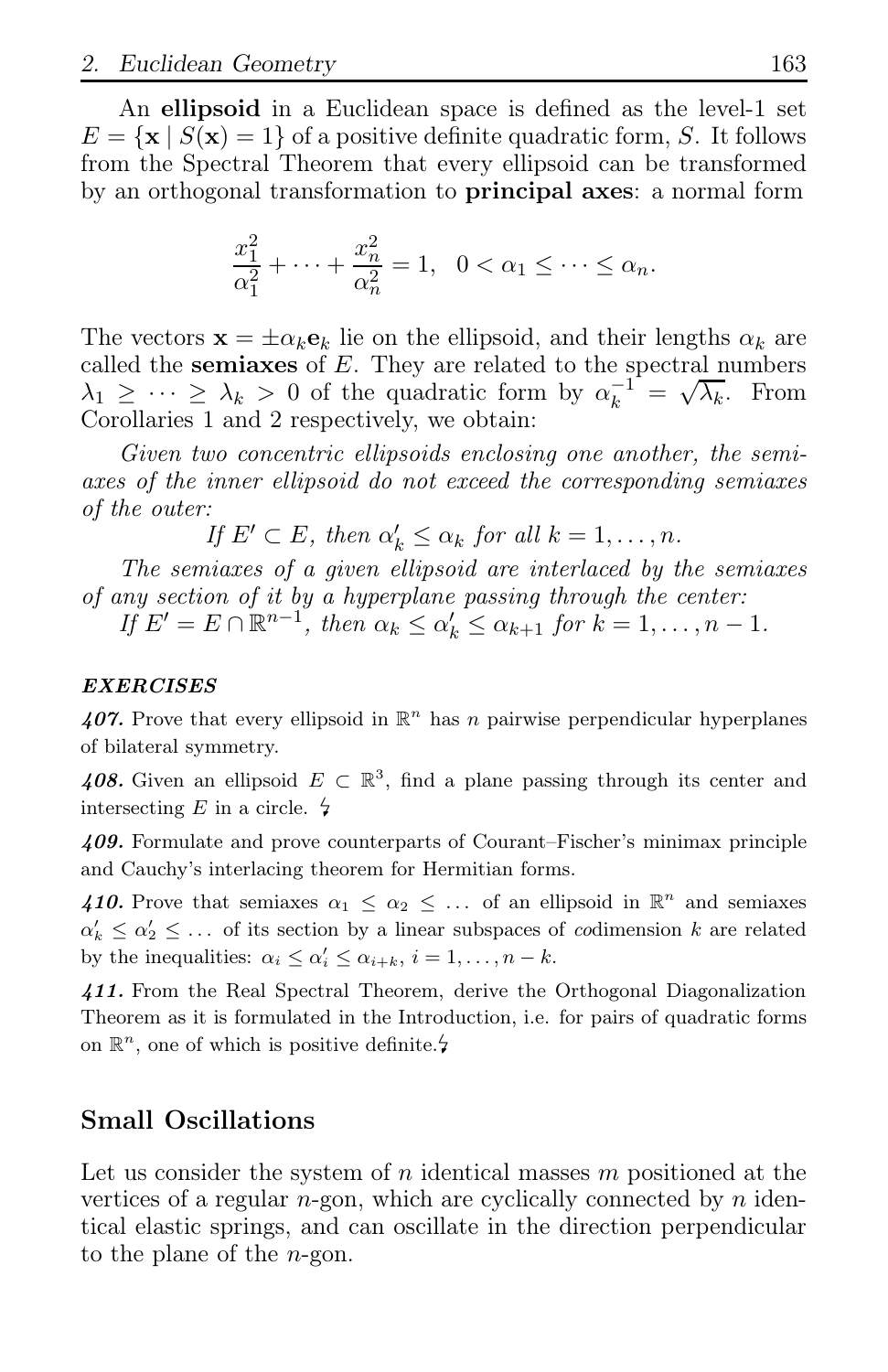.

Assuming that the amplitudes of the oscillation are small, we can describe the motion of the masses as solutions to the following system of n second-order Ordinary Differential Equations (ODE for short) expressing Newton's law of motion (mass  $\times$  acceleration = force):

$$
m\ddot{x}_1 = -k(x_1 - x_n) - k(x_1 - x_2),
$$
  
\n
$$
m\ddot{x}_2 = -k(x_2 - x_1) - k(x_2 - x_3),
$$
  
\n
$$
m\ddot{x}_{n-1} = -k(x_{n-1} - x_{n-2}) - k(x_{n-1} - x_n)
$$
  
\n
$$
m\ddot{x}_n = -k(x_n - x_{n-1}) - k(x_n - x_1).
$$

Here  $x_1, \ldots, x_n$  are the displacements of the *n* masses in the direction perpendicular to the plane, and  $k$  characterizes the rigidity of the springs.<sup>6</sup>



Figure 43

In fact the above ODE system can be read off a pair of quadratic forms: the kinetic energy

$$
K(\dot{\mathbf{x}}) = \frac{m\dot{x}_1^2}{2} + \frac{m\dot{x}_2^2}{2} + \dots + \frac{m\dot{x}_n^2}{2},
$$

and the potential energy

$$
P(\mathbf{x}) = k \frac{(x_1 - x_2)^2}{2} + k \frac{(x_2 - x_3)^2}{2} + \dots + k \frac{(x_n - x_1)^2}{2}.
$$

<sup>&</sup>lt;sup>6</sup>More precisely (see Figure 43, where  $n = 4$ ), we may assume that the springs are stretched, but the masses are confined on the vertical rods and can only slide along them without friction. When a string of length L is horizontal ( $\Delta x = 0$ ), the stretching force T is compensated by the reactions of the rods. When  $\Delta x \neq 0$ , the horizontal component of the stretching force is still compensated, but the vertical component contributes to the right hand side of Newton's equations. When  $\Delta x$ is small, the contribution equals approximately  $-T(\Delta x)/L$  (so that  $k=-T/L$ ).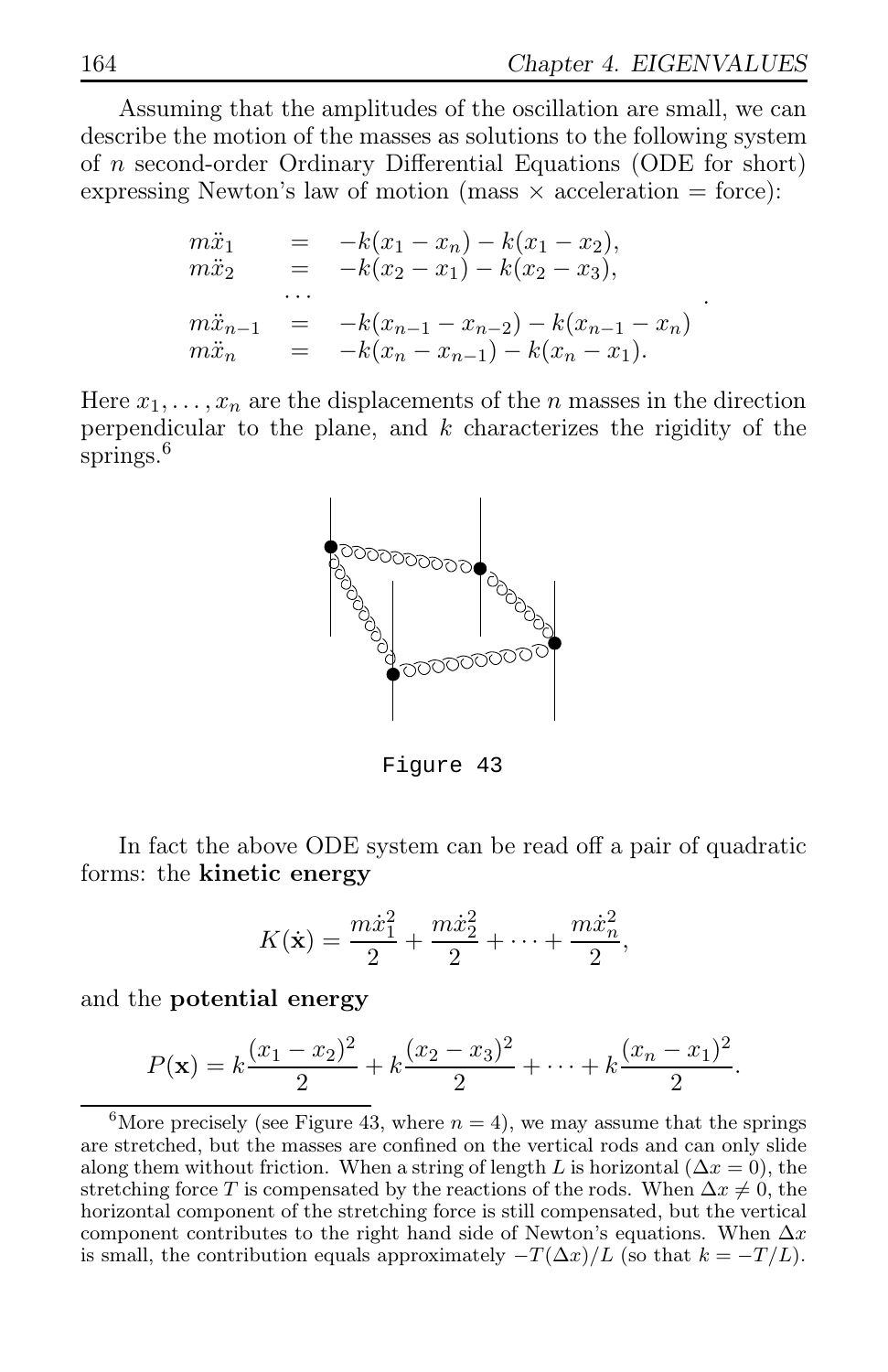Namely, for any conservative mechanical system with quadratic kinetic and potential energy functions

$$
K(\dot{\mathbf{x}}) = \frac{1}{2} \langle \dot{\mathbf{x}}, M \dot{\mathbf{x}} \rangle, \ P(\mathbf{x}) = \frac{1}{2} \langle \mathbf{x}, Q \mathbf{x} \rangle
$$

the equations of motion assume the form

$$
M\ddot{\mathbf{x}} = -Q\mathbf{x}.
$$

A linear change of variables  $x = Cy$  transforms the kinetic and potential energy functions to a new form with the matrices  $M' =$  $C<sup>t</sup>MC$  and  $Q' = C<sup>t</sup>QC$ . On the other hand, the same change of variables transforms the ODE system  $M\ddot{\mathbf{x}} = -Q\mathbf{x}$  to  $MC\ddot{\mathbf{v}} = -QC\mathbf{v}$ . Multiplying by  $C^t$  we get  $M'\ddot{\mathbf{y}} = -Q'\mathbf{y}$  and see that the relationship between  $K, P$  and the ODE system is preserved. The relationship is therefore *intrinsic*, i.e. independent on the choice of coordinates.

Since the kinetic energy is positive we can apply the Orthogonal Diagonalization Theorem in order to transform  $K$  and  $P$  simultaneously to

$$
\frac{1}{2}(\dot{X}_1^2 + \dots + \dot{X}_n^2)
$$
, and  $\frac{1}{2}(\lambda_1 X_1^2 + \dots + \lambda_n X_n^2)$ .

The corresponding ODE system splits into unlinked 2-nd order ODEs

$$
\ddot{X}_1 = -\lambda_1 X_1, \quad \dots, \quad \ddot{X}_n = -\lambda_n X_n.
$$

When the potential energy is also positive, we obtain a system of  $n$ when the potential energy is disc positive, we ested a system of  $\sqrt{\lambda_1}, \ldots, \sqrt{\lambda_n}$ .

Example 1: *Harmonic oscillators*. The equation  $\ddot{X} = -\omega^2 X$  has solutions

 $X(t) = A \cos \omega t + B \sin \omega t$ ,

where  $A = X(0)$  and  $B = X(0)/\omega$  are arbitrary real constants. It is convenient to plot the solutions on the phase plane with coordinates  $(X, Y) = (X, X/\omega)$ . In such coordinates, the equations of motion assume the form

$$
\begin{array}{rcl}\n\dot{X} & = & \omega Y \\
\dot{Y} & = & -\omega X\n\end{array},
$$

and the solutions

$$
\left[\begin{array}{c} X(t) \\ Y(t) \end{array}\right] = \left[\begin{array}{cc} \cos \omega t & \sin \omega t \\ -\sin \omega t & \cos \omega t \end{array}\right] \left[\begin{array}{c} X(0) \\ Y(0) \end{array}\right].
$$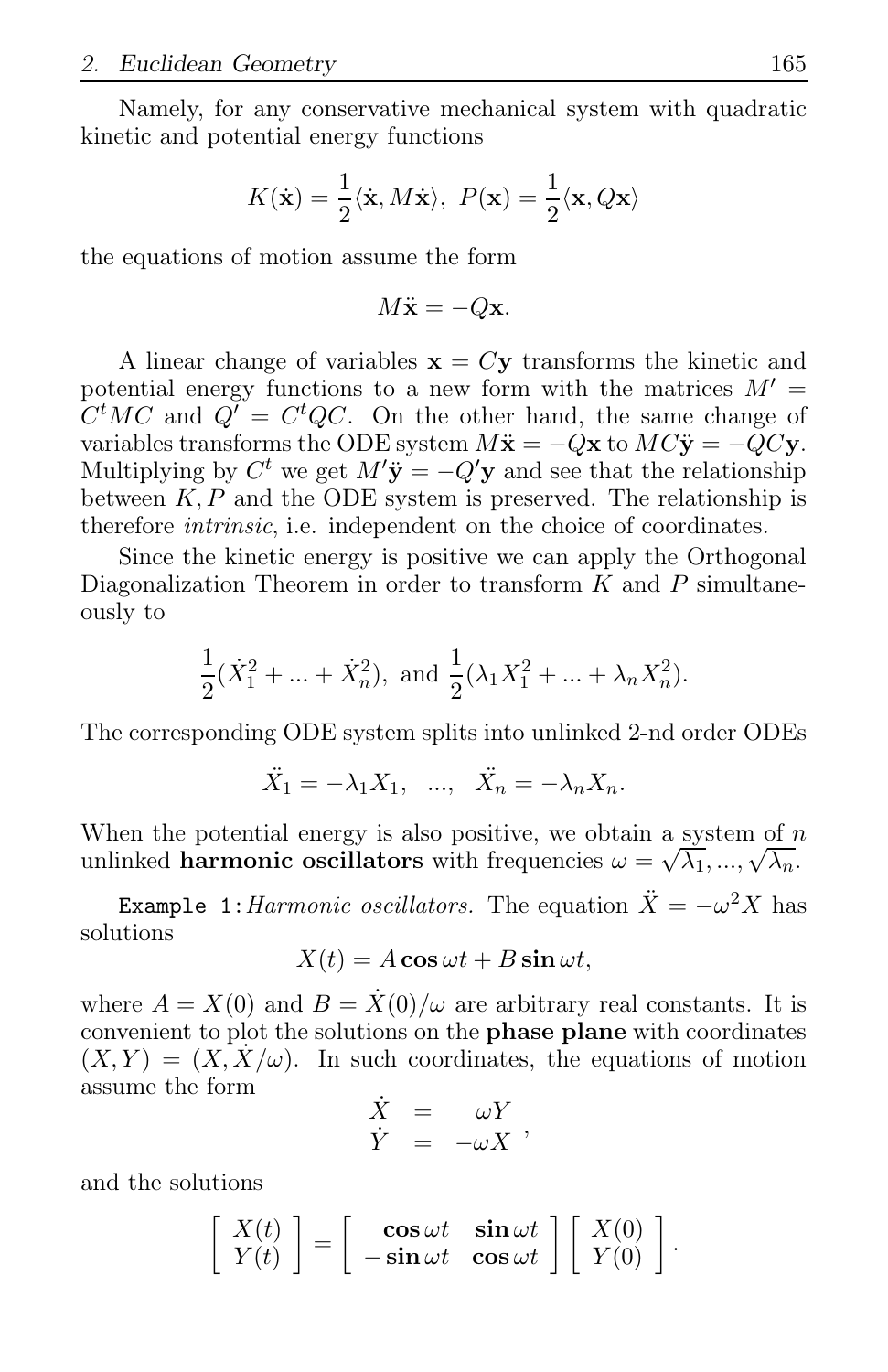In other words (see Figure 44), the motion on the phase plane is described as *clockwise* rotation with the angular velocity  $\omega$ . Since there is one trajectory through each point of the phase plane, the general theory of Ordinary Differential Equations (namely, the theorem about uniqueness and existence of solutions with given initial conditions) guarantees that these are all the solutions to the ODE  $\ddot{X} = -\omega^2 X.$ 



Figure 44

Let us now examine the behavior of our system of  $n$  masses cyclically connected by the springs. To find the common orthogonal basis of the pair of quadratic forms  $K$  and  $P$ , we first note that, since  $K$  is proportional to the standard Euclidean structure, it suffices to find an orthogonal basis of eigenvectors of the symmetric matrix Q.

In order to give a concise description of the ODE system  $m\ddot{x}$  =  $Q\mathbf{x}$ , introduce operator  $T: \mathbb{R}^n \to \mathbb{R}^n$  which cyclically shifts the coordinates:  $T(x_1, x_2, ..., x_n)^t = (x_2, ..., x_n, x_1)$ . Then  $Q = k(T +$  $T^{-1} - 2I$ ). Note that the operator T is obviously orthogonal, and hence unitary in the complexification  $\mathbb{C}^n$  of the the space  $\mathbb{R}^n$ . We will now construct its basis of eigenvectors, which should be called the **Fourier basis**.<sup>7</sup> Namely, let  $x_k = \zeta^k$  where  $\zeta^n = 1$ . Then the sequence  $\{x_k\}$  is repeating every n terms, and  $x_{k+1} = \zeta x_k$  for all  $k \in \mathbb{Z}$ . Thus  $T\mathbf{x} = \zeta \mathbf{x}$ , where  $\mathbf{x} = (\zeta, \zeta^2, \dots, \zeta^n)t$ . When  $\zeta = e^{2\pi\sqrt{-1}l/n}$ ,  $l = 1, 2, \ldots, n$  runs various nth roots of unity, we obtain n eigenvectors of the operator  $T$ , which corresponds to different eigenvalues, and hence are linearly independent. They are automatically pairwise Hermitian orthogonal (since  $T$  is unitary), and happen to have the same Hermitian inner square, equal to  $n$ . Thus, when divided by

<sup>&</sup>lt;sup>7</sup>After French mathematician Joseph Fourier (1768–1830), and by analogy with the theory of Fourier series.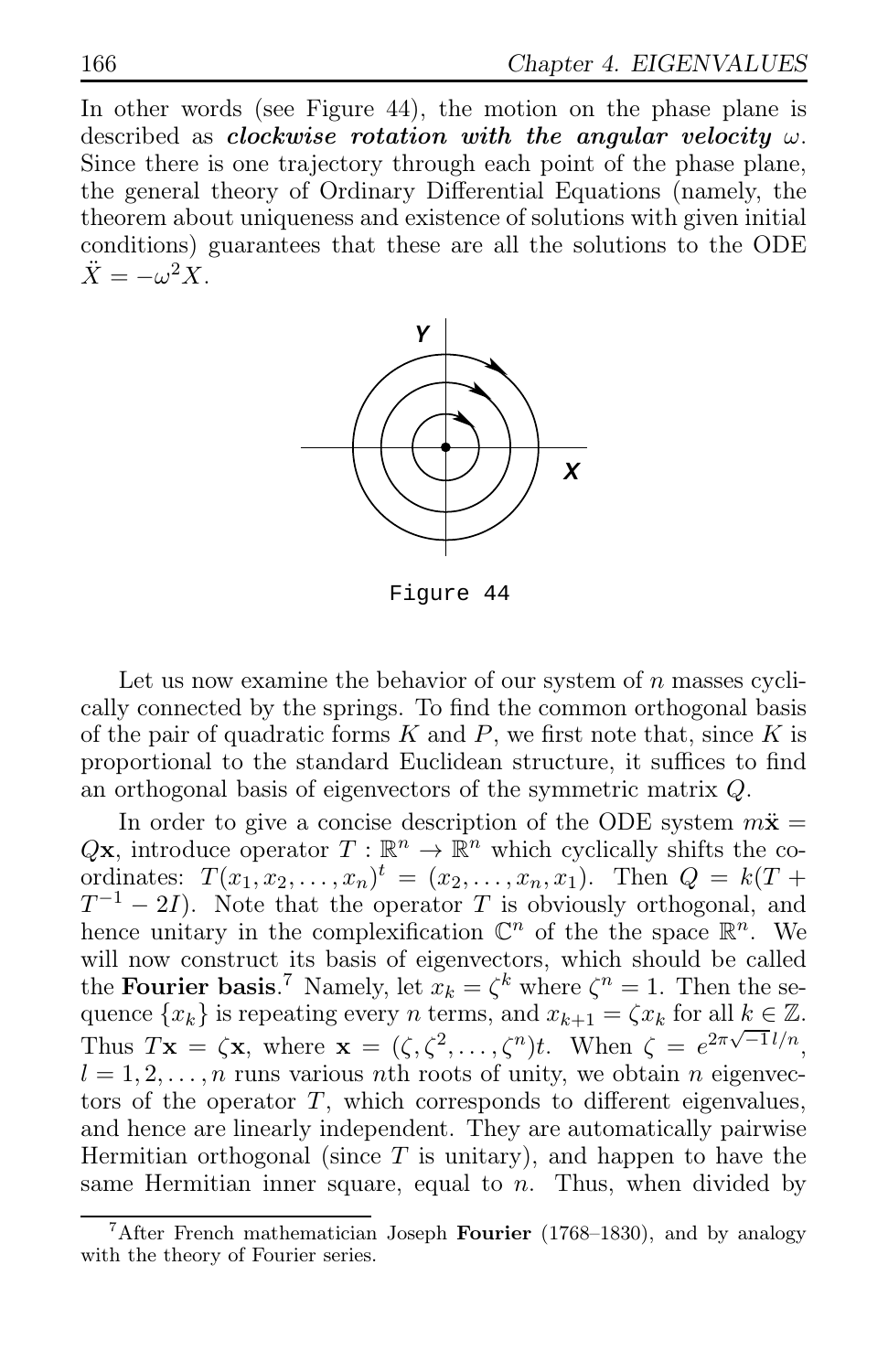$\sqrt{n}$ , these vectors form an orthonormal basis in  $\mathbb{C}^n$ . Besides, this basis is invariant under complex conjugation (because replacing the eigenvalue  $\zeta$  with  $\zeta$  also conjugates the corresponding eigenvector).

Now, applying this to  $Q = k(T + T^{-1} - 2I)$ , we conclude that  $Q$ is diagonal in the Fourier basis with the eigenvalues

$$
k(\zeta + \zeta^{-1} - 2) = 2k(\cos(2\pi l/n) - 1) = -4k\sin^2 \pi l/n, \quad l = 1, 2, \dots, n.
$$

When  $\zeta \neq \bar{\zeta}$ , this pair of roots of unity yields the same eigenvalue of Q, and the real and imaginary parts of the Fourier eigenvector  $x =$  $(\zeta, \ldots, \zeta^n)^t$  span in  $\mathbb{R}^n$  the 2-dimensional eigenplane of the operator Q. When  $\zeta = 1$  or  $-1$  (the latter happens only when n is even), the corresponding eigenvalue of Q is 0 and  $-4k$  respectively, and the eigenspace is 1-dimensional (spanned the respective Fourier vectors  $(1, \ldots, 1)^t$  and  $(-1, 1, \ldots, -1, 1)^t$ . The whole systems decomposes into superposition of independent "modes of oscillation" (patterns) described by the equations

$$
\ddot{X}_l = -\omega_l^2 X_l, \text{ where } \omega_l = 2\sqrt{\frac{k}{m}} \sin \pi \frac{l}{n}, \quad l = 1, \dots, n.
$$



Example 2:  $n = 4$ . Here  $z = 1, -1, \pm i$ . The value  $z = 1$  corresponds to the eigenvector  $(1, 1, 1, 1)$  and the eigenvalue 0. This "mode of oscillation" is described by the ODE  $\ddot{X} = 0$ , and actually corresponds to the steady translation of the chain as a whole with the constant speed (Figure 45a). The value  $\zeta = -1$  corresponds to the eigenvector  $(-1, 1, -1, 1)$  (Figure 45b) with the frequency of oscillation  $2\sqrt{k/m}$ . The values  $\zeta = \pm i$  correspond to the eigenvectors  $(\pm i, -1, \mp i, 1)$ . Their real and imaginary parts  $(0, -1, 0, 1)$  and  $(1, 0, -1, 0)$  (Figures 45cd) span the plane of modes of oscillation with the same frequency  $\sqrt{2k/m}$ . The general motion of the system is a superposition of these four patterns.